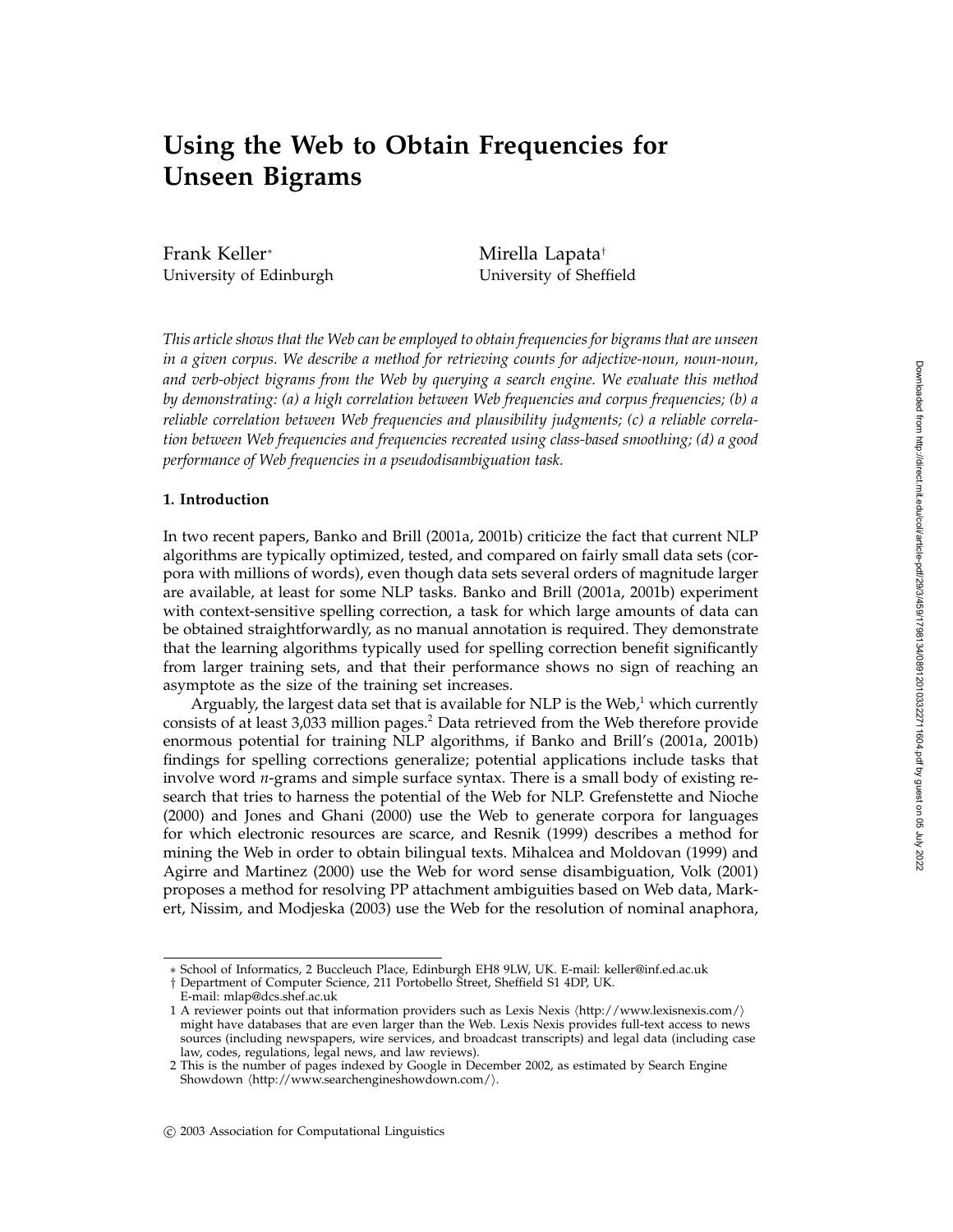and Zhu and Rosenfeld (2001) use Web-based *n*-gram counts to improve language modeling.

A particularly interesting application is proposed by Grefenstette (1998), who uses the Web for example-based machine translation. His task is to translate compounds from French into English, with corpus evidence serving as a filter for candidate translations. An example is the French compound *groupe de travail*. There are five translations of *groupe* and three translations for *travail* (in the dictionary that Grefenstette [1998] is using), resulting in 15 possible candidate translations. Only one of them, namely, *work group*, has a high corpus frequency, which makes it likely that this is the correct translation into English. Grefenstette (1998) observes that this approach suffers from an acute data sparseness problem if the counts are obtained from a conventional corpus. However, as Grefenstette (1998) demonstrates, this problem can be overcome by obtaining counts through Web searches, instead of relying on a corpus. Grefenstette (1998) therefore effectively uses the Web as a way of obtaining counts for compounds that are sparse in a given corpus.

Although this is an important initial result, it raises the question of the generality of the proposed approach to overcoming data sparseness. It remains to be shown that Web counts are generally useful for approximating data that are sparse or unseen in a given corpus. It seems possible, for instance, that Grefenstette's (1998) results are limited to his particular task (filtering potential translations) or to his particular linguistic phenomenon (noun-noun compounds). Another potential problem is the fact that Web counts are far more noisy than counts obtained from a well-edited, carefully balanced corpus. The effect of this noise on the usefulness of the Web counts is largely unexplored.

Zhu and Rosenfeld (2001) use Web-based *n*-gram counts for language modeling. They obtain a standard language model from a 103-million-word corpus and employ Web-based counts to interpolate unreliable trigram estimates. They compare their interpolated model against a baseline trigram language model (without interpolation) and show that the interpolated model yields an absolute reduction in word error rate of .93% over the baseline. Zhu and Rosenfeld's (2001) results demonstrate that the Web can be a source of data for language modeling. It is not clear, however, whether their result carries over to tasks that employ linguistically meaningful word sequences (e.g., head-modifier pairs or predicate-argument tuples) rather than simply adjacent words. Furthermore, Zhu and Rosenfeld (2001) do not undertake any studies that evaluate Web frequencies directly (i.e., without a task such as language modeling). This could be done, for instance, by comparing Web frequencies to corpus frequencies, or to frequencies re-created by smoothing techniques.

The aim of the present article is to generalize Grefenstette's (1998) and Zhu and Rosenfeld's (2001) findings by testing the hypothesis that the Web can be employed to obtain frequencies for bigrams that are unseen in a given corpus. Instead of having a particular task in mind (which would introduce a sampling bias), we rely on sets of bigrams that are randomly selected from a corpus. We use a Web-based approach for bigrams that encode meaningful syntactic relations and obtain Web frequencies not only for noun-noun bigrams, but also for adjective-noun and verb-object bigrams. We thus explore whether this approach generalizes to different predicateargument combinations. We evaluate our Web counts in four ways: (a) comparison with actual corpus frequencies from two different corpora, (b) comparison with human plausibility judgments, (c) comparison with frequencies re-created using class-based smoothing, and (d) performance in a pseudodisambiguation task on data sets from the literature.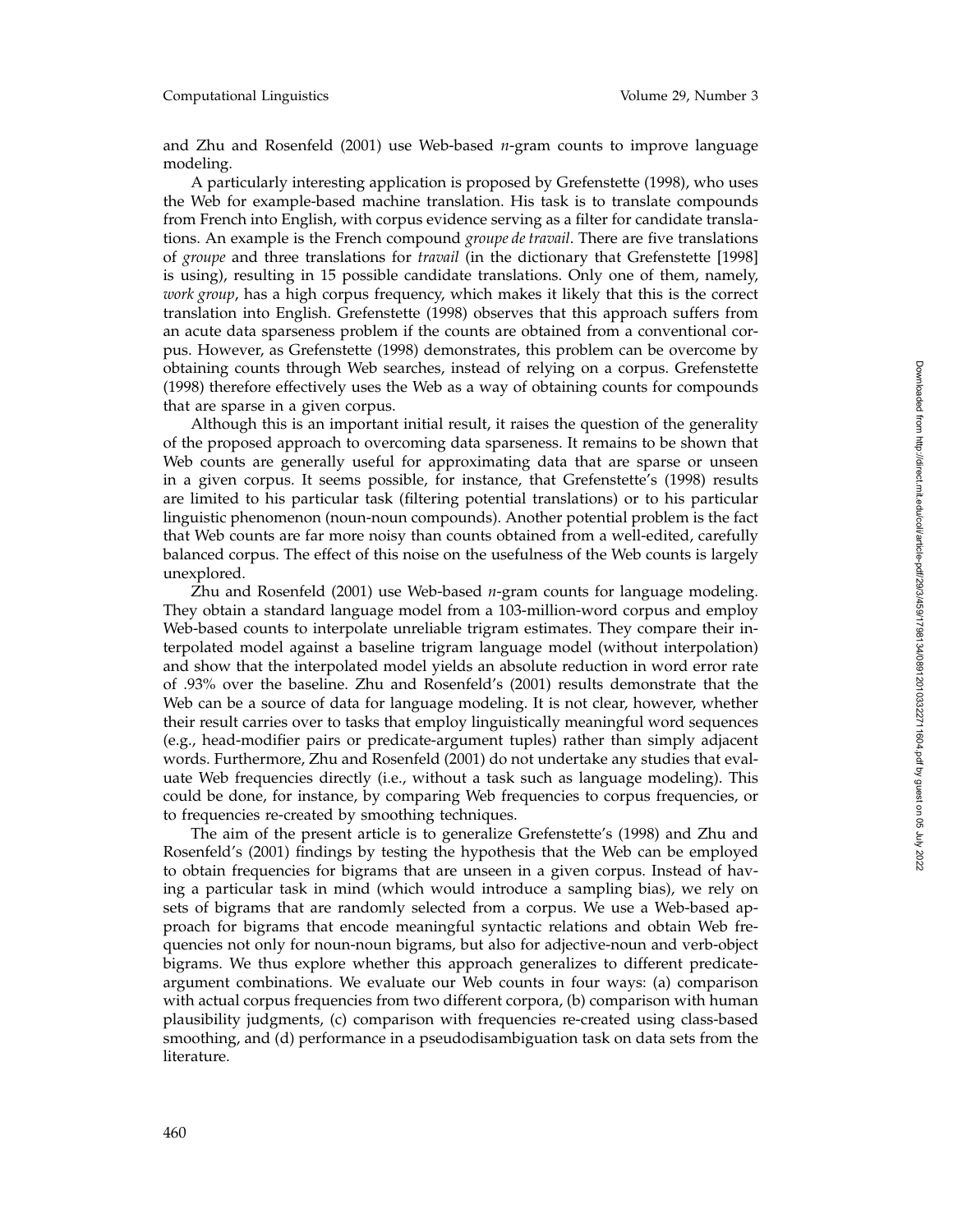# **2. Obtaining Frequencies from the Web**

## **2.1 Sampling Bigrams from the BNC**

The data sets used in the present experiment were obtained from the British National Corpus (BNC) (see Burnard [1995]). The BNC is a large, synchronic corpus, consisting of 90 million words of text and 10 million words of speech. The BNC is a balanced corpus (i.e., it was compiled so as to represent a wide range of present day British English). The written part includes samples from newspapers, magazines, books (both academic and fiction), letters, and school and university essays, among other kinds of text. The spoken part consists of spontaneous conversations, recorded from volunteers balanced by age, region, and social class. Other samples of spoken language are also included, ranging from business or government meetings to radio shows and phoneins. The corpus represents many different styles and varieties and is not limited to any particular subject field, genre, or register.

For the present study, the BNC was used to extract data for three types of predicateargument relations. The first type is adjective-noun bigrams, in which we assume that the noun is the predicate that takes the adjective as its argument.<sup>3</sup> The second predicate-argument type we investigated is noun-noun compounds. For these, we assume that the rightmost noun is the predicate that selects the leftmost noun as its argument (as compound nouns are generally right-headed in English). Third, we included verb-object bigrams, in which the verb is the predicate that selects the object as its argument. We considered only direct NP objects; the bigram consists of the verb and the head noun of the object. For each of the three predicate-argument relations, we gathered two data sets, one containing seen bigrams (i.e., bigrams that occur in the BNC) and one with unseen bigrams (i.e., bigrams that do not occur in the BNC).

For the seen adjective-noun bigrams, we used the data of Lapata, McDonald, and Keller (1999), who compiled a set of 90 bigrams as follows. First, 30 adjectives were randomly chosen from a part-of-speech-tagged and lemmatized version of the BNC so that each adjective had exactly two senses according to WordNet (Miller et al. 1990) and was unambiguously tagged as "adjective" 98.6% of the time. Lapata, McDonald, and Keller used the part-of-speech-tagged version that is made available with the BNC and was tagged using CLAWS4 (Leech, Garside, and Bryant 1994), a probabilistic partof-speech tagger, with error rate ranging from 3% to 4%. The lemmatized version of the corpus was obtained using Karp et al.'s (1992) morphological analyzer.

The 30 adjectives ranged in BNC frequency from 1.9 to 49.1 per million words; that is, they covered the whole range from fairly infrequent to highly frequent items. Gsearch (Corley et al. 2001), a chart parser that detects syntactic patterns in a tagged corpus by exploiting a user-specified context-free grammar and a syntactic query, was used to extract all nouns occurring in a head-modifier relationship with one of the 30 adjectives. Examples of the syntactic patterns the parser identified are given in Table 1. In the case of adjectives modifying compound nouns, only sequences of two nouns were included, and the rightmost-occurring noun was considered the head. Bigrams involving proper nouns or low-frequency nouns (less than 10 per million words) were discarded. This was necessary because the bigrams were used in experiments involving native speakers (see Section 3.2), and we wanted to reduce the risk of including words unfamiliar to the experimental subjects. For each adjective, the set of bigrams was divided into three frequency bands based on an equal division of the

<sup>3</sup> This assumption is disputed in the theoretical linguistics literature. For instance, Pollard and Sag (1994) present an analysis in which there is mutual selection between the noun and the adjective.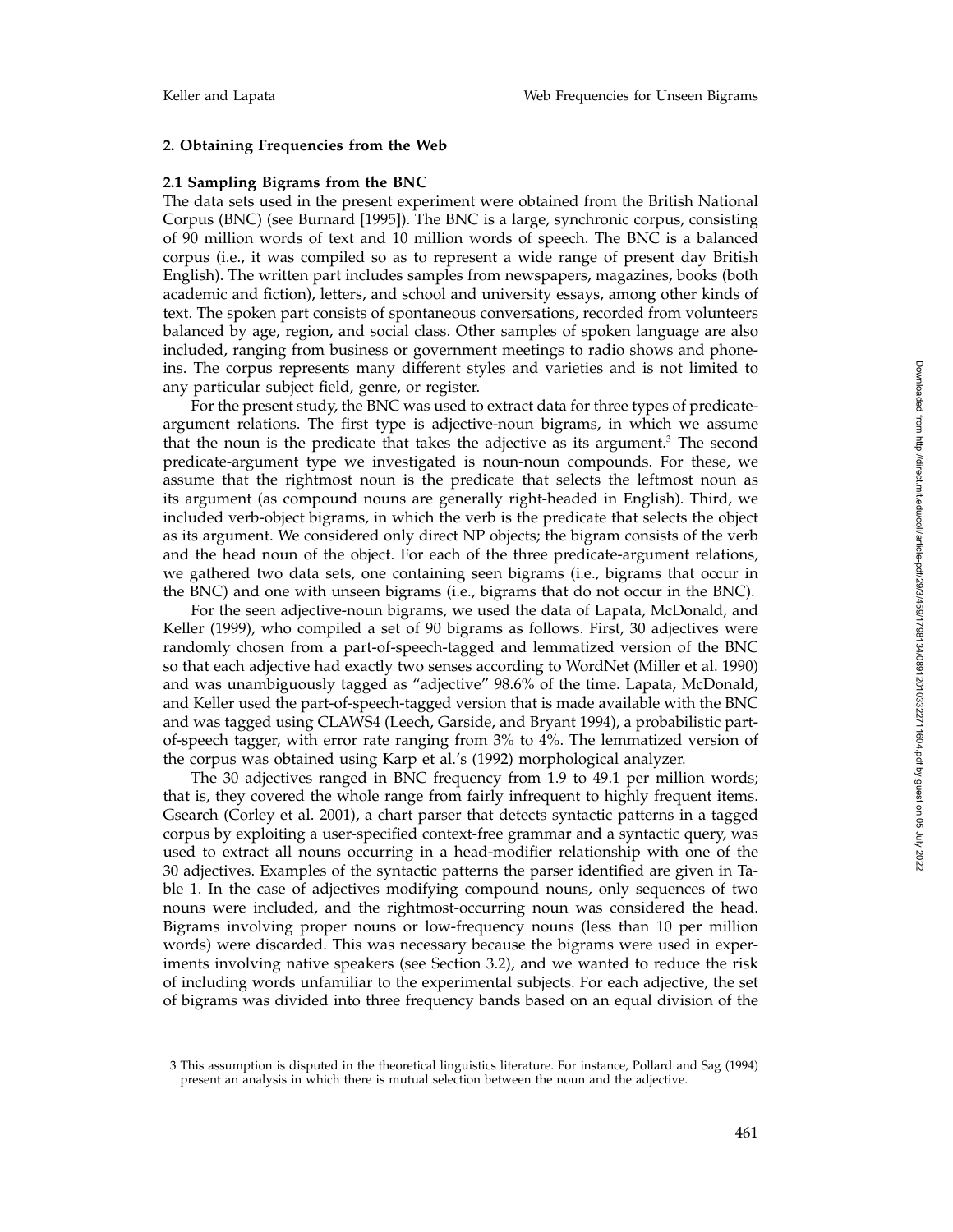Example of patterns used for the extraction of adjective-noun bigrams.

| Example |  |
|---------|--|
|         |  |

| A N     | educational material          |
|---------|-------------------------------|
| A Adv N | usual weekly classes          |
| ANN     | environmental health officers |
|         |                               |

range of log-transformed co-occurrence frequencies. Then one bigram was chosen at random from each band. This procedure ensures that the whole range of frequencies is represented in our sample.

Lapata, Keller, and McDonald (2001) compiled a set of 90 unseen adjective-noun bigrams using the same 30 adjectives. For each adjective, Gsearch was used to compile a list of all nouns that did not co-occur in a head-modifier relationship with the adjective. Again, proper nouns and low-frequency nouns were discarded from this list. Then each adjective was paired with three randomly chosen nouns from its list of non-co-occurring nouns. Examples of seen and unseen adjective-noun bigrams are shown in Table 2.

For the present study, we applied the procedure used by Lapata, McDonald, and Keller (1999) and Lapata, Keller, and McDonald (2001) to noun-noun bigrams and to verb-object bigrams, creating a set of 90 seen and 90 unseen bigrams for each type of predicate-argument relationship. More specifically, 30 nouns and 30 verbs were chosen according to the same criteria proposed for the adjective study (i.e., minimal sense ambiguity and unambiguous part of speech). All nouns modifying one of the 30 nouns were extracted from the BNC using a heuristic from Lauer (1995) that looks for consecutive pairs of nouns that are neither preceded nor succeeded by another

#### **Table 2**

Example stimuli for seen and unseen adjective-noun, noun-noun, and verb-object bigrams (with log-transformed BNC counts).

|                                 |                               |                            |                           | Adjective-Noun Bigrams  |                             |                                                                         |                             |                                              |                                                                                   |
|---------------------------------|-------------------------------|----------------------------|---------------------------|-------------------------|-----------------------------|-------------------------------------------------------------------------|-----------------------------|----------------------------------------------|-----------------------------------------------------------------------------------|
| Adjective                       | High                          |                            | Medium                    |                         | Low                         |                                                                         |                             | Unseen                                       |                                                                                   |
| hungry<br>guilty<br>naughty     | animal<br>verdict<br>girl     | 1.79<br>3.91<br>2.94       | pleasure<br>secret<br>dog | 1.38<br>2.56<br>1.6     | cat<br>lunch                | application                                                             | $\theta$<br>$\theta$<br>.69 |                                              | tradition, innovation, prey<br>system, wisdom, wartime<br>regime, rival, protocol |
| Noun-Noun Bigrams               |                               |                            |                           |                         |                             |                                                                         |                             |                                              |                                                                                   |
| High                            |                               | Medium                     |                           | Low                     |                             | Unseen                                                                  |                             |                                              | Head Noun                                                                         |
| process<br>television<br>plasma | 1.14<br>1.53<br>1.78          | user<br>satellite<br>nylon | .95<br>.95<br>1.20        | gala<br>edition<br>unit | $\theta$<br>$\theta$<br>.60 | collection, clause, coat<br>chain, care, vote<br>fund, theology, minute |                             | directory<br>broadcast<br>membrane           |                                                                                   |
|                                 |                               |                            |                           | Verb-Object Bigrams     |                             |                                                                         |                             |                                              |                                                                                   |
| Verb                            | High                          |                            | Medium                    |                         | Low                         |                                                                         |                             | Unseen                                       |                                                                                   |
| fulfill<br>intensify<br>choose  | obligation<br>problem<br>name | 3.87<br>1.79<br>3.74       | goal<br>effect<br>law     | 2.20<br>1.10<br>1.61    | alarm<br>series             | scripture                                                               | .69<br>$\theta$<br>1.10     | score, quota, chest<br>lift, bride, listener | participant, muscle, grade                                                        |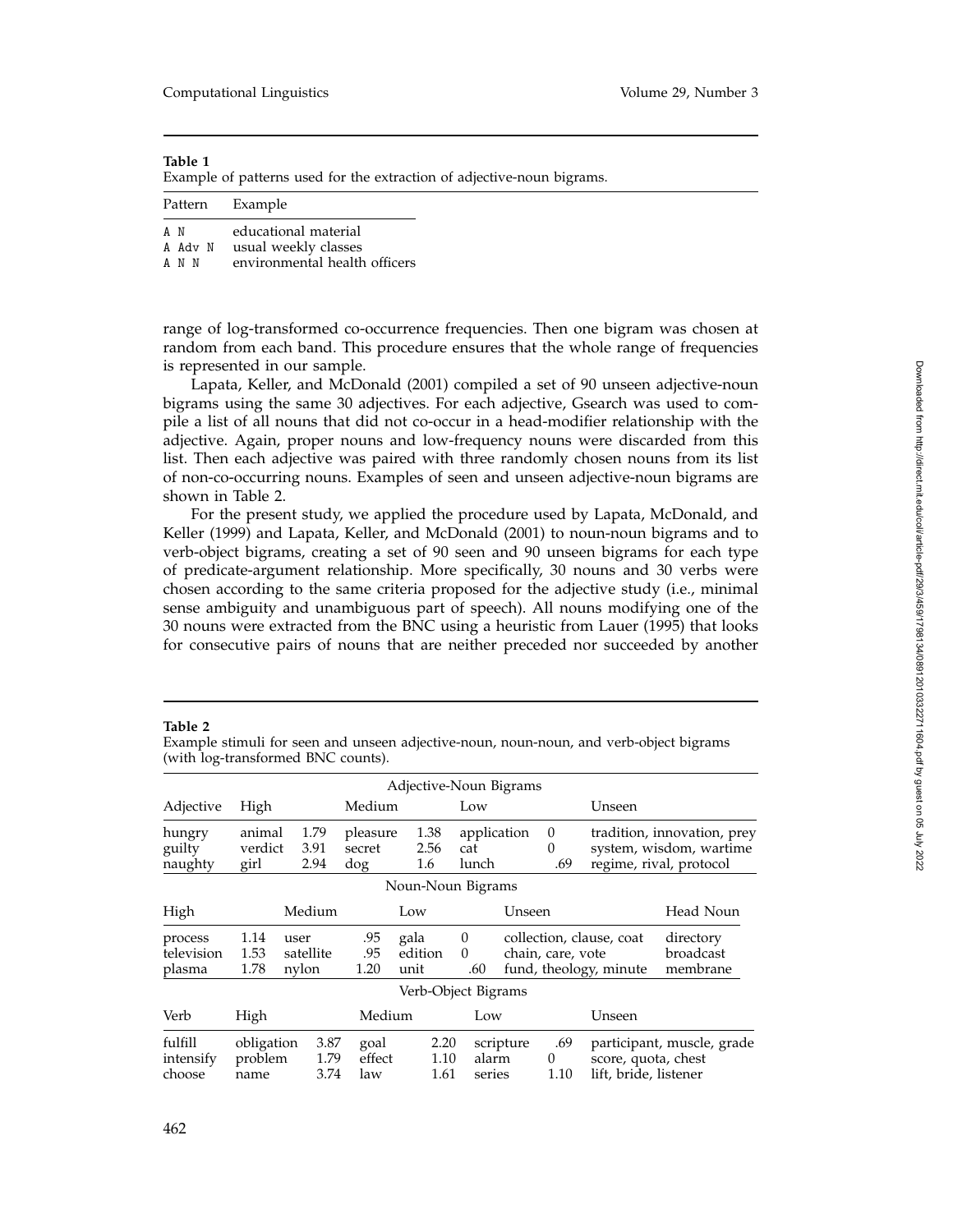noun. Lauer's heuristic (see (1)) effectively avoids identifying as two-word compounds noun sequences that are part of a larger compound.

$$
(1) \qquad C = \{ (w_2, w_3) \mid w_1 w_2 w_3 w_4; \ w_1, w_4 \notin N; \ w_2, w_3 \in N \}
$$

Here,  $w_1$   $w_2$   $w_3$   $w_4$  denotes the occurrence of a sequence of four words and N is the set of words tagged as nouns in the corpus. *C* is the set of compounds identified by Lauer's (1995) heuristic.

Verb-object bigrams for the 30 preselected verbs were obtained from the BNC using Cass (Abney 1996), a robust chunk parser designed for the shallow analysis of noisy text. The parser recognizes chunks and simplex clauses (i.e., sequences of nonrecursive clauses) using a regular expression grammar and a part-of-speech-tagged corpus, without attempting to resolve attachment ambiguities. It comes with a largescale grammar for English and a built-in tool that extracts predicate-argument tuples out of the parse trees that Cass produces.

The parser's output was postprocessed to remove bracketing errors and errors in identifying chunk categories that could potentially result in bigrams whose members do not stand in a verb-argument relationship. Tuples containing verbs or nouns attested in a verb-argument relationship only once were eliminated. Particle verbs were retained only if the particle was adjacent to the verb (e.g., *come off heroin*). Verbs followed by the preposition *by* and a head noun were considered instances of verb-subject relations. It was assumed that PPs adjacent to the verb headed by any of the prepositions *in, to, for, with, on, at, from, of, into, through*, and *upon* were prepositional objects (see Lapata [2001] for details on the filtering process). Only nominal heads were retained from the objects returned by the parser. As in the adjective study, noun-noun bigrams and verb-object bigrams with proper nouns or low-frequency nouns (less than 10 per million words) were discarded. The sets of noun-noun and verb-object bigrams were divided into three frequency bands, and one bigram was chosen at random from each band.

The procedure described by Lapata, Keller, and McDonald (2001) was followed for creating sets of unseen noun-noun and verb-object bigrams: for each noun or verb, we compiled a list of all nouns with which it did not co-occur within a noun-noun or verbobject bigram in the BNC. Again, Lauer's (1995) heuristic and Abney's (1996) partial parser were used to identify bigrams, and proper nouns and low-frequency nouns were excluded. For each noun and verb, three bigrams were formed by pairing it with a noun randomly selected from the set of the non-co-occurring nouns for that noun or verb. Table 2 lists examples for the seen and unseen noun-noun and verb-object bigrams generated by this procedure.

The extracted bigrams are in several respects an imperfect source of information about adjective-noun or noun-noun modification and verb-object relations. First notice that both Gsearch and Cass detect syntactic patterns on part-of-speech-tagged corpora. This means that parsing errors are likely to result because of tagging mistakes. Second, even if one assumes perfect tagging, the heuristic nature of our extraction procedures may introduce additional noise or miss bigrams for which detailed structural information would be needed.

For instance, our method for extracting adjective-noun pairs ignores cases in which the adjective modifies noun sequences of length greater than two. The heuristic in (1) considers only two-word noun sequences. Abney's (1996) chunker recognizes basic syntactic units without resolving attachment ambiguities or recovering missing information (such as traces resulting from the movement of constituents). Although parsing is robust and fast (since unlike in traditional parsers, no global optimization takes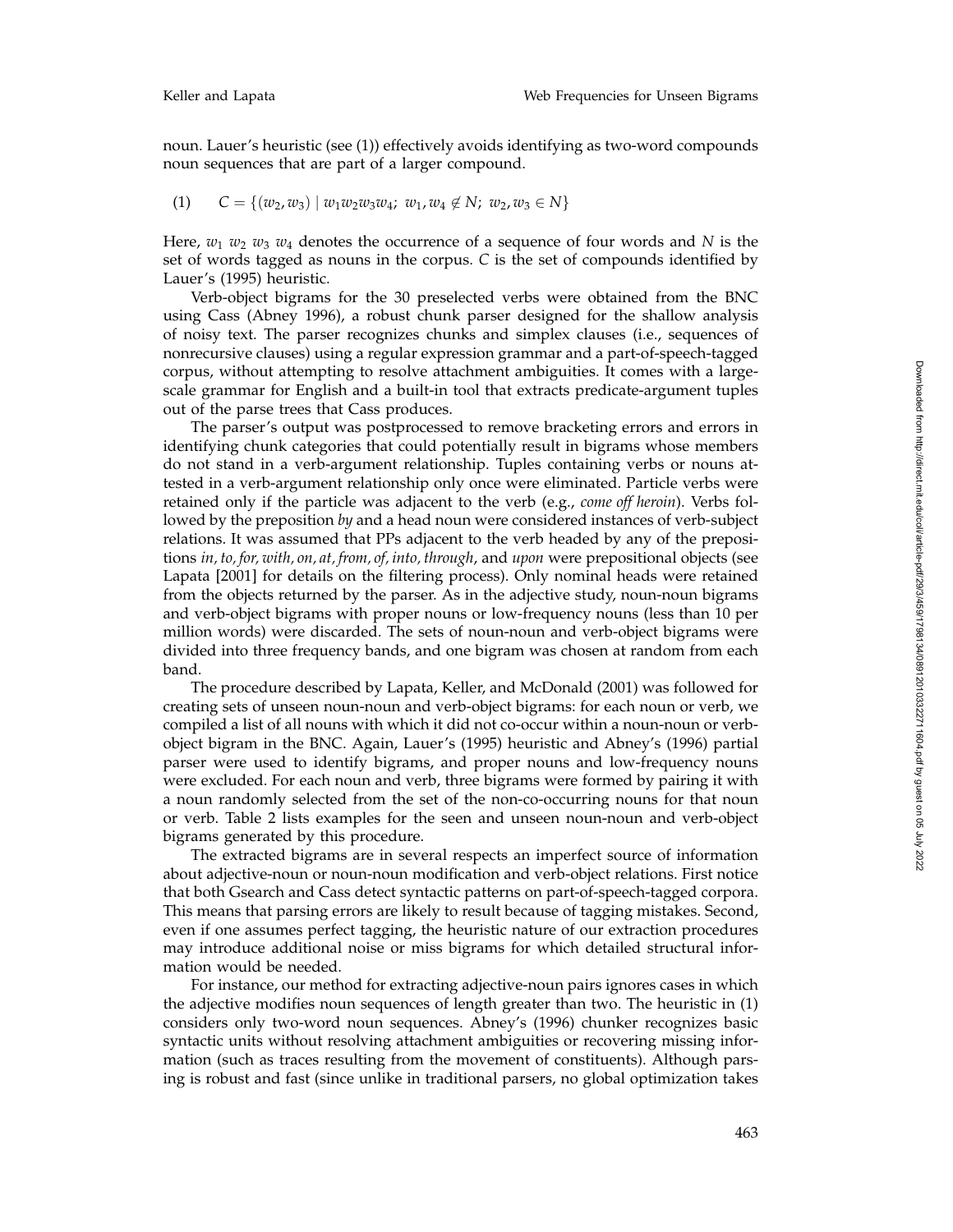place), the identified verb-argument relations are undoubtedly somewhat noisy, given the errors inherent in the part-of-speech tagging and chunk recognition procedure. When evaluated against manually annotated data, Abney's (1996) parser identified chunks with 87.9% precision and 87.1% recall. The parser further achieved a per-word accuracy of 92.1% (where per-word accuracy includes the chunk category and chunk length identified correctly).

Despite their imperfect output, heuristic methods for the extraction of syntactic relations are relatively common in statistical NLP. Several statistical models employ frequencies obtained from the output of partial parsers and other heuristic methods; these include models for disambiguating the attachment site of prepositional phrases (Hindle and Rooth 1993; Ratnaparkhi 1998), models for interpreting compound nouns (Lauer 1995; Lapata 2002) and polysemous adjectives (Lapata 2001), models for the induction of selectional preferences (Abney and Light 1999), methods for automatically clustering words according to their distribution in particular syntactic contexts (Pereira, Tishby, and Lee 1993), automatic thesaurus extraction (Grefenstette 1994; Curran 2002), and similarity-based models of word co-occurrence probabilities (Lee 1999; Dagan, Lee, and Pereira 1999). In this article we investigate alternative ways for obtaining bigram frequencies that are potentially useful for such models despite the fact that some of these bigrams are identified in a heuristic manner and may be noisy.

## **2.2 Sampling Bigrams from the NANTC**

We also obtained corpus counts from a second corpus, the North American News Text Corpus (NANTC). This corpus differs in several important respects from the BNC. It is substantially larger, as it contains 350 million words of text. Also, it is not a balanced corpus, as it contains material from only one genre, namely, news text. However, the text originates from a variety of sources (*Los Angeles Times, Washington Post, New York Times* News Syndicate, Reuters News Service, and *Wall Street Journal*). Whereas the BNC covers British English, the NANTC covers American English. All these differences mean that the NANTC provides a second, independent standard against which to compare Web counts. At the same time the correlation found between the counts obtained from the two corpora can serve as an upper limit for the correlation that we can expect between corpus counts and Web counts.

The NANTC corpus was parsed using MINIPAR (Lin 1994, 2001), a broad-coverage parser for English. MINIPAR employs a manually constructed grammar and a lexicon derived from WordNet with the addition of proper names (130,000 entries in total). Lexicon entries contain part-of-speech and subcategorization information. The grammar is represented as a network of 35 nodes (i.e., grammatical categories) and 59 edges (i.e., types of syntactic [dependency] relationships). MINIPAR employs a distributedchart parsing algorithm. Instead of a single chart, each node in the grammar network maintains a chart containing partially built structures belonging to the grammatical category represented by the node. Grammar rules are implemented as constraints associated with the nodes and edges.

The output of MINIPAR is a dependency tree that represents the dependency relations between words in a sentence. Table 3 shows a subset of the dependencies MINIPAR outputs for the sentence *The fat cat ate the door mat*. In contrast to Gsearch and Cass, MINIPAR produces all possible parses for a given sentence. The parses are ranked according to the product of the probabilities of their edges, and the most likely parse is returned. Lin (1998) evaluated the parser on the SUSANNE corpus (Sampson 1995), a domain-independent corpus of British English, and achieved a recall of 79% and precision of 89% on the dependency relations.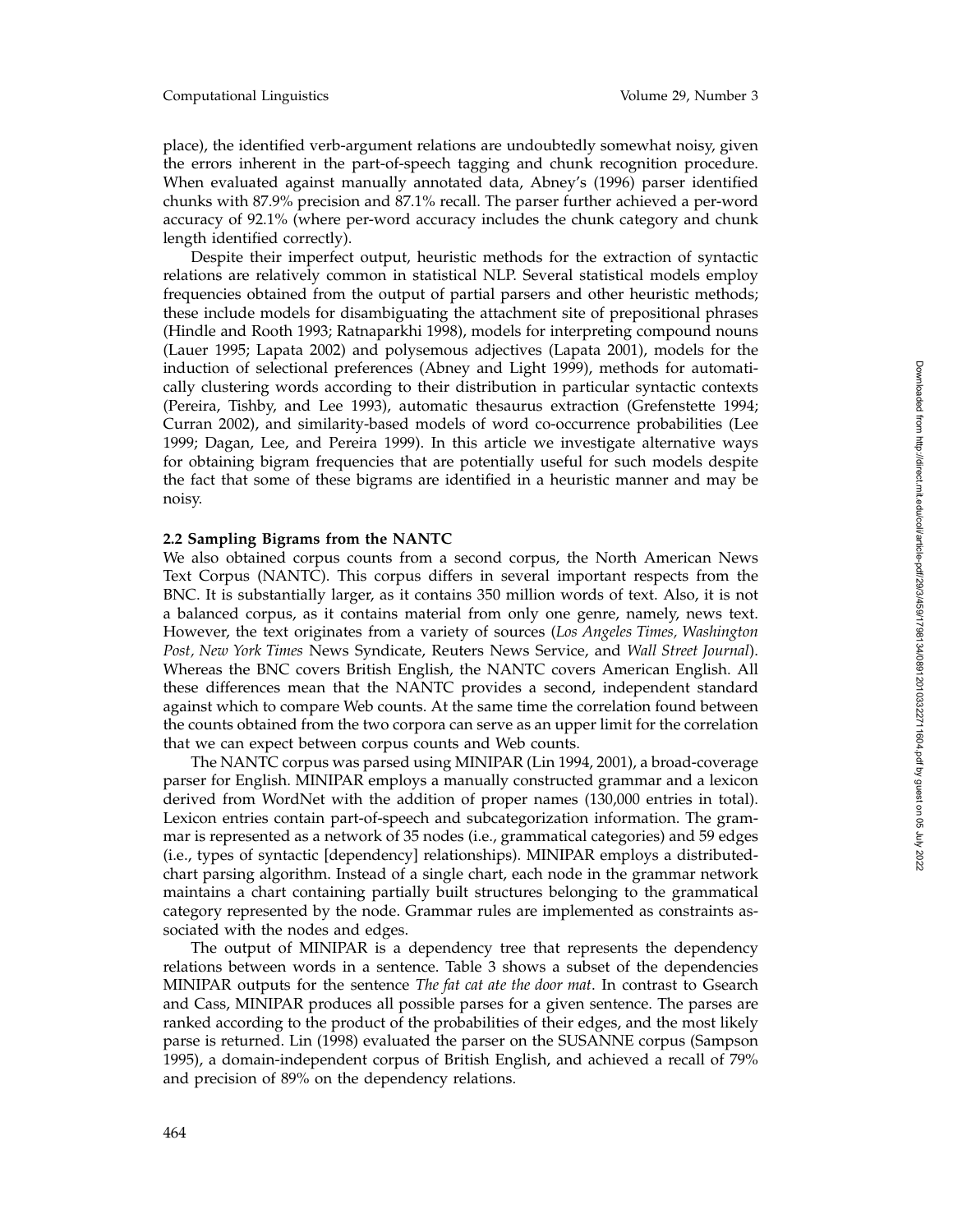| Head | Relation  | Modifier | Description                 |
|------|-----------|----------|-----------------------------|
| cat  | N:det:Det | the      | determiner of noun          |
| cat  | N:mod:A   | fat      | adjective modifier of noun  |
| eat  | V:subj:N  | cat      | subject of verb             |
| eat  | V:obj:N   | mat      | object of verb              |
| mat  | N:det:Det | the      | determiner of noun          |
| mat  | N:nn:N    | door     | prenominal modifier of noun |

| Table 3                                                                         |  |  |
|---------------------------------------------------------------------------------|--|--|
| Examples of dependencies generated by MINIPAR for The fat cat ate the door mat. |  |  |

For our experiments, we concentrated solely on adjective-noun, noun-noun, and verb object relations (denoted as N:mod:A, N:nn:N, and V:obj:N in Table 3). From the syntactic analysis provided by the parser, we extracted all occurrences of bigrams that were attested both in the BNC and the NANTC corpus. In this way, we obtained NANTC frequency counts for the bigrams that we had randomly selected from the BNC. Table 4 shows the NANTC counts for the set of seen bigrams from Table 2.

Because of the differences in the extraction methodology (chunking versus full parsing) and the text genre (balanced corpus versus news text), we expected that some BNC bigrams would not be attested in the NANTC corpus. More precisely, zero frequencies were returned for 23 adjective-noun, 16 verb-noun, and 37 noun-noun bigrams. The fact that more zero frequencies were observed for noun-noun bigrams than for the other two types is perhaps not surprising considering the ease with which novel compounds are created (Levi 1978). We adjusted the zero counts by setting them to .5. This was necessary because all further analyses were carried out on logtransformed frequencies (see Table 4).

## **Table 4**

|                                 |                               |                            |                           | Adjective-Noun Bigrams  |                             |                                    |                         |
|---------------------------------|-------------------------------|----------------------------|---------------------------|-------------------------|-----------------------------|------------------------------------|-------------------------|
| Adjective                       | High                          |                            | Medium                    |                         | Low                         |                                    |                         |
| hungry<br>guilty<br>naughty     | animal<br>verdict<br>girl     | .90<br>2.82<br>.69         | pleasure<br>secret<br>dog | $-.30$<br>.95<br>$-.30$ | application<br>cat<br>lunch |                                    | .60<br>$-.30$<br>$-.30$ |
|                                 |                               |                            | Noun-Noun Bigrams         |                         |                             |                                    |                         |
| High                            |                               | Medium                     |                           | Low                     |                             | Head Noun                          |                         |
| process<br>television<br>plasma | $-.30$<br>2.70<br>$-.30$      | user<br>satellite<br>nylon | $-.30$<br>$-.30$<br>0     | gala<br>edition<br>unit | $-.30$<br>$-.30$<br>0       | directory<br>broadcast<br>membrane |                         |
|                                 |                               |                            | Verb-Object Bigrams       |                         |                             |                                    |                         |
| Verb                            | High                          |                            | Medium                    |                         | Low                         |                                    |                         |
| fulfill<br>intensify<br>choose  | obligation<br>problem<br>name | 2.38<br>1.20<br>2.25       | goal<br>effect<br>law     | 2.04<br>.60<br>.90      | alarm<br>series             | scripture                          | $-.30$<br>$-.30$<br>.48 |

Log-transformed NANTC counts for seen adjective-noun, noun-noun, and verb-object bigrams.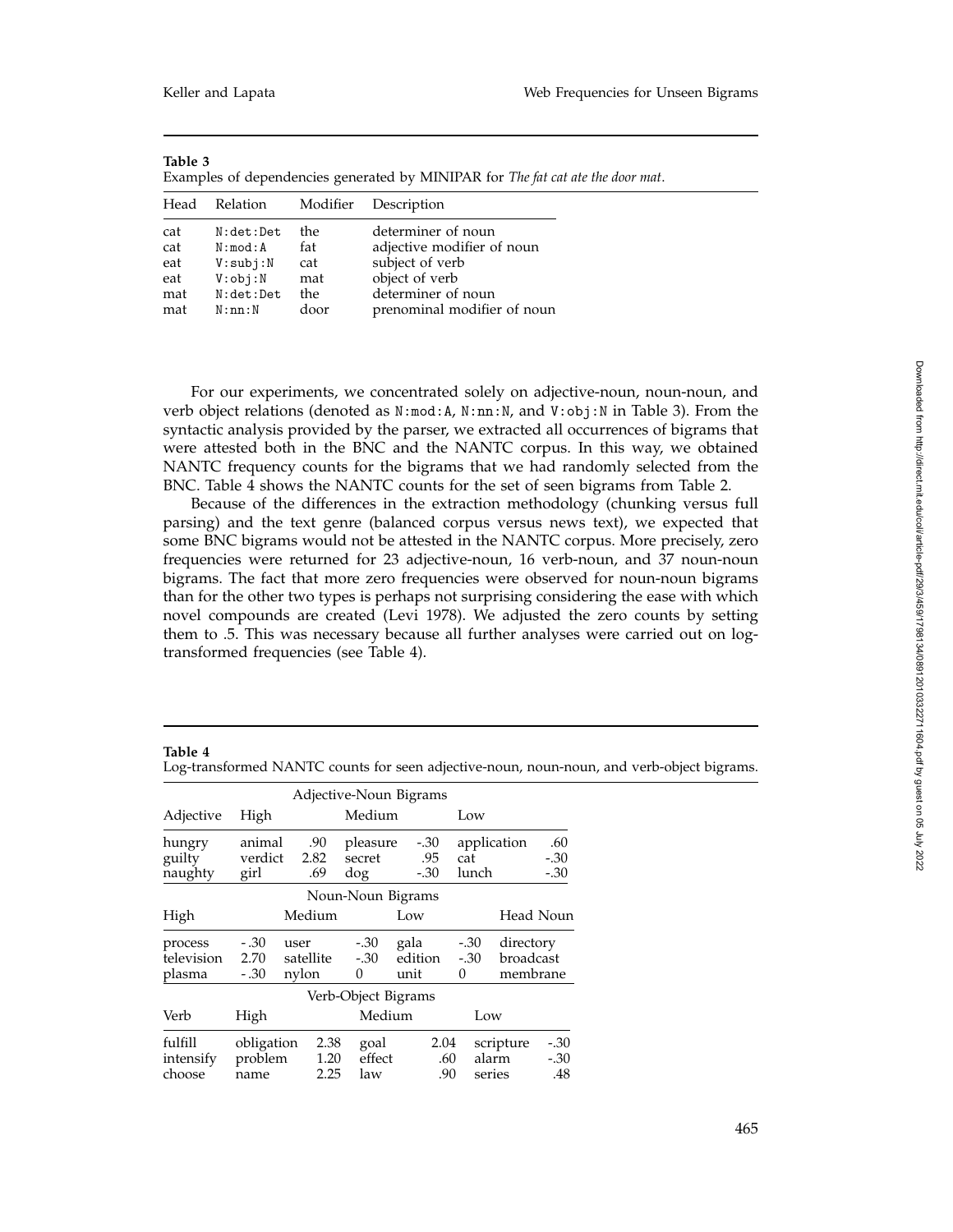## **2.3 Obtaining Web Counts**

Web counts for bigrams were obtained using a simple heuristic based on queries to the search engines AltaVista and Google. All search terms took into account the inflectional morphology of nouns and verbs.

The search terms for verb-object bigrams matched not only cases in which the object was directly adjacent to the verb (e.g., *fulfill obligation*), but also cases in which there was an intervening determiner (e.g., *fulfill the/an obligation*). The following search terms were used for adjective-noun, noun-noun, and verb-object bigrams, respectively:

- (2) "A N", where A is the adjective and N is the singular or plural form of the noun.
- (3) "N1 N2", where N1 is the singular form of the first noun and N2 is the singular or plural form of the second noun.
- (4) "V Det N", where V is the infinitive, singular present, plural present, past, perfect, or gerund form of the verb, Det is the determiner *the*, the determiner *a*, or the empty string, and N is the singular or plural form of the noun.

Note that all searches were for exact matches, which means that the words in the search terms had to be directly adjacent to score a match. This is encoded by enclosing the search term in quotation marks. All our search terms were in lower case. We searched the whole Web (as indexed by AltaVista and Google); that is, the queries were not restricted to pages in English.

Based on the Web searches, we obtained bigram frequencies by adding up the number of pages that matched the morphologically expanded forms of the search terms (see the patterns in (2)–(4)). This process can be automated straightforwardly using a script that generates all the search terms for a given bigram, issues an AltaVista or Google query for each of the search terms, and then adds up the resulting number of matches for each bigram. We applied this process to all the bigrams in our data set, covering seen and unseen adjective-noun, noun-noun, and verb-object bigrams (i.e., a set of 540 bigrams in total). The queries were carried out in January 2003 (and thus the counts are higher than those reported in Keller, Lapata, and Ourioupina [2002], which were generated about a year earlier).

For some bigrams that were unseen in the BNC, our Web-based procedure returned zero counts; that is, there were no matches for those bigrams in the Web searches. It is interesting to compare the Web and NANTC with respect to zero counts: Both data sources are larger than the BNC and hence should be able to mitigate the data sparseness problem to a certain extent. Table 5 provides the number of zero counts for both Web search engines and compares them to the number of bigrams that yielded no matches in the NANTC. We observe that the Web counts are substantially less sparse than the NANTC counts: In the worst case, there are nine bigrams for which our Web queries returned no matches (10% of the data), whereas up to 82 bigrams were unseen in the NANTC (91% of the data). Recall that the NANTC is 3.5 times larger than the BNC, which does not seem to be enough to substantially mitigate data sparseness. All further analyses were carried out on log-transformed frequencies; hence we adjusted zero counts by setting them to .5.

Table 6 shows descriptive statistics for the bigram counts we obtained using AltaVista and Google. For comparison, this table also provides descriptive statistics for the BNC and NANTC counts (for seen bigrams only) and for the counts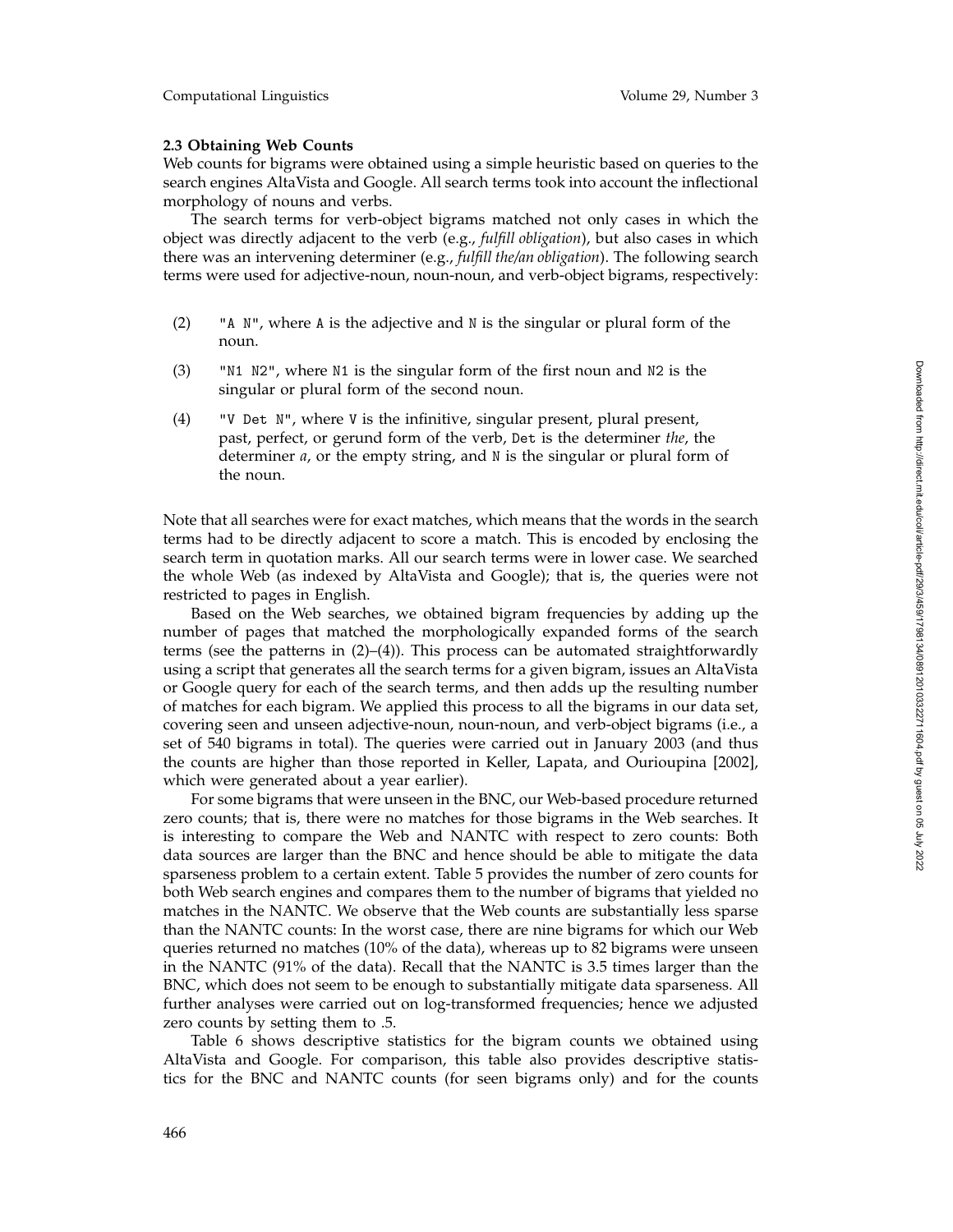Number of zero counts returned by queries to search engines and in the NANTC (for bigrams unseen in BNC).

|             | Adjective-Noun Noun-Noun Verb-Object |    |    |
|-------------|--------------------------------------|----|----|
| AltaVista 2 |                                      |    |    |
| Google      |                                      | 5  |    |
| NANTC       | 76                                   | 82 | 78 |
|             |                                      |    |    |

#### **Table 6**

Descriptive statistics for Web counts, corpus counts, and counts re-created using class-based smoothing (log-transformed).

|              | Adjective-Noun |      |          | Noun-Noun |         |              | Verb-Object |      |          |      |          |      |
|--------------|----------------|------|----------|-----------|---------|--------------|-------------|------|----------|------|----------|------|
|              | Min            |      | Max Mean | SD        | Min     |              | Max Mean    | SD   | Min      |      | Max Mean | -SD  |
|              |                |      |          |           |         | Seen Bigrams |             |      |          |      |          |      |
| AltaVista    | 1.15           | 5.84 | 3.72     | 1.02      | .60     | 6.16         | 3.52        | 1.22 | .48      | 5.86 | 3.42     | 1.13 |
| Google       | 1.54           | 6.11 | 4.01     | 1.01      | .90     | 6.30         | 3.80        | 1.23 | .60      | 5.96 | 3.70     | 1.11 |
| <b>BNC</b>   | 0              | 2.19 | .89      | .69       | 0       | 2.14         | .74         | .64  | $\Omega$ | 2.55 | .68      | .58  |
| <b>NANTC</b> | $-.30$         | 2.84 | .84      | .96       | $-.30$  | 3.02         | .56         | .94  | $-.30$   | 3.73 | 1.90     | .98  |
| Smoothing    | $-.06$         | 2.32 | 1.28     | .51       | - .70   | 1.71         | .30         | .61  | $-.51$   | 2.07 | .53      | .57  |
|              | Unseen Bigrams |      |          |           |         |              |             |      |          |      |          |      |
| AltaVista    | $-.30$         | 5.00 | 1.50     | .99       | $-.30$  | 3.97         | 1.20        | 1.14 | $-.30$   | 3.88 | 1.55     | 1.06 |
| Google       | $-.30$         | 4.11 | 1.79     | .95       | $-.30$  | 4.15         | 1.60        | 1.12 | $\Omega$ | 4.19 | 1.90     | 1.04 |
| Smoothing    | $-.03$         | 2.10 | 1.25     | .46       | $-1.01$ | 1.93         | .28         | .66  | $-.70$   | 1.95 | .53      | .58  |

**Table 7**

Average factor by which Web counts are larger than BNC counts (seen bigrams).

|           | Adjective-Noun Noun-Noun Verb-Object |       |       |
|-----------|--------------------------------------|-------|-------|
| AltaVista | 665                                  | 691   | 550   |
| Google    | 1,306                                | 1,151 | 1,064 |

re-created using class-based smoothing (see Section 3.3 for details on the re-created frequencies).

From these data, we computed the average factor by which the Web counts are larger than the BNC counts. The results are given in Table 7 and indicate that the AltaVista counts are between 550 and 691 times larger than the BNC counts, and that the Google counts are between 1,064 and 1,306 times larger than the BNC counts. As we know the size of the BNC (100 million words), we can use these figures to estimate the number of words available on the Web: between 55.0 and 69.1 billion words for AltaVista, and between 106.4 and 139.6 billion words for Google. These estimates are in the same order of magnitude as Grefenstette and Nioche's (2000) estimate that 48.1 billion words of English are available on the Web (based on AltaVista counts compiled in February 2000). They also agree with Zhu and Rosenfeld's (2001) estimate that the effective size of the Web is between 79 and 108 billion words (based on AltaVista, Lycos, and FAST counts; no date given).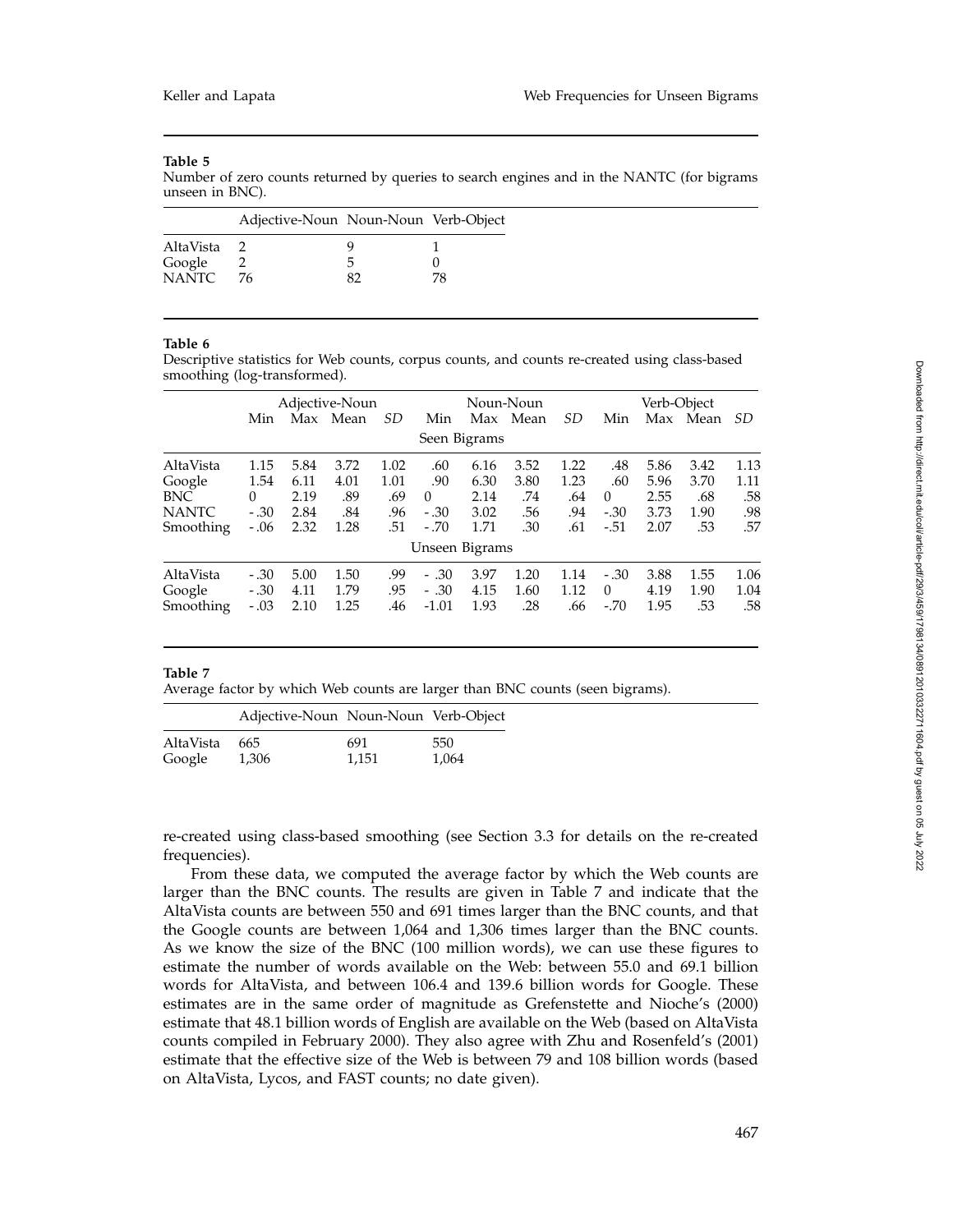# **2.4 Potential Sources of Noise in Web Counts**

The method we used to retrieve Web counts is based on very simple heuristics; it is thus inevitable that the counts generated will contain a certain amount of noise. In this section we discuss a number of potential sources of such noise.

An obvious limitation of our method is that it relies on the page counts returned by the search engines; we do not download the pages themselves for further processing. Note that many of the bigrams in our sample are very frequent (up to  $10^6$  matches; see the "Max" columns in Table 6), hence the effort involved in downloading all pages would be immense (though methods for downloading a representative sample could probably be devised).

Our approach estimates Web frequencies based not on bigram counts directly, but on page counts. In other words, it ignores the fact that a bigram can occur more than once on a given Web page. This approximation is justified, as Zhu and Rosenfeld (2001) demonstrated for unigrams, bigrams, and trigrams: Page counts and *n*-gram counts are highly correlated on a log-log scale. This result is based on Zhu and Rosenfeld's queries to AltaVista, a search engine that at the time of their research returned both the number of pages and the overall number of matches for a given query.<sup>4</sup>

Another important limitation of our approach arises from the fact that both Google and AltaVista disregard punctuation and capitalization, even if the search term is placed within quotation marks. This can lead to false positives, for instance, if the match crosses a phrase boundary, such as in (5), which matches *hungry prey*. Other false positives can be generated by page titles and links, such as the examples (6) and (7) which match *edition broadcast* . 5

- (5) The lion will kill only when it's **hungry. Prey** can usually sense when lions are hunting.
- (6) 10th **Edition Broadcast** Products Catalog (as a page title)
- (7) Issue/**Edition/Broadcast** (as a link)

The fact that our method does not download Web pages means that no tagging, chunking, or parsing can be carried out to ensure that the matches are correct. Instead we rely on the simple adjacency of the search terms, which is enforced by using queries enclosed within quotation marks (see Section 2.3 for details). This means that we miss any nonadjacent matches, even though a chunker or parser (such as the one used for extracting BNC or NANTC bigrams) would find them. An example is an adjectivenoun bigram in which an adverbial intervenes between the adjective and the noun (see Table 1).

Furthermore, the absence of tagging, chunking, and parsing can also generate false positives, in particular for queries containing words with part-of-speech ambiguity. (Recall that our bigram selection procedure ensures that the predicate word, but not the argument word, is unambiguous in terms of its POS tagging in the BNC.) As an example, consider *process directory*, which in our data set is a noun-noun bigram (see Table 2). One of the matches returned by Google is (8), in which *process* is a verb. Another example is *fund membrane*, which is a noun-noun bigram in our data set but matches (9) in Google.

<sup>4</sup> Note that this feature of AltaVista has since been discontinued; hence in the present article we had no option but to use page counts. However, Keller, Lapata, and Ourioupina (2002) used AltaVista match counts (instead of page counts) on the same data sets; their results agree with the ones reported in the present article very closely.

<sup>5</sup> Some of the examples in (5)–(9) were kindly provided by a reviewer.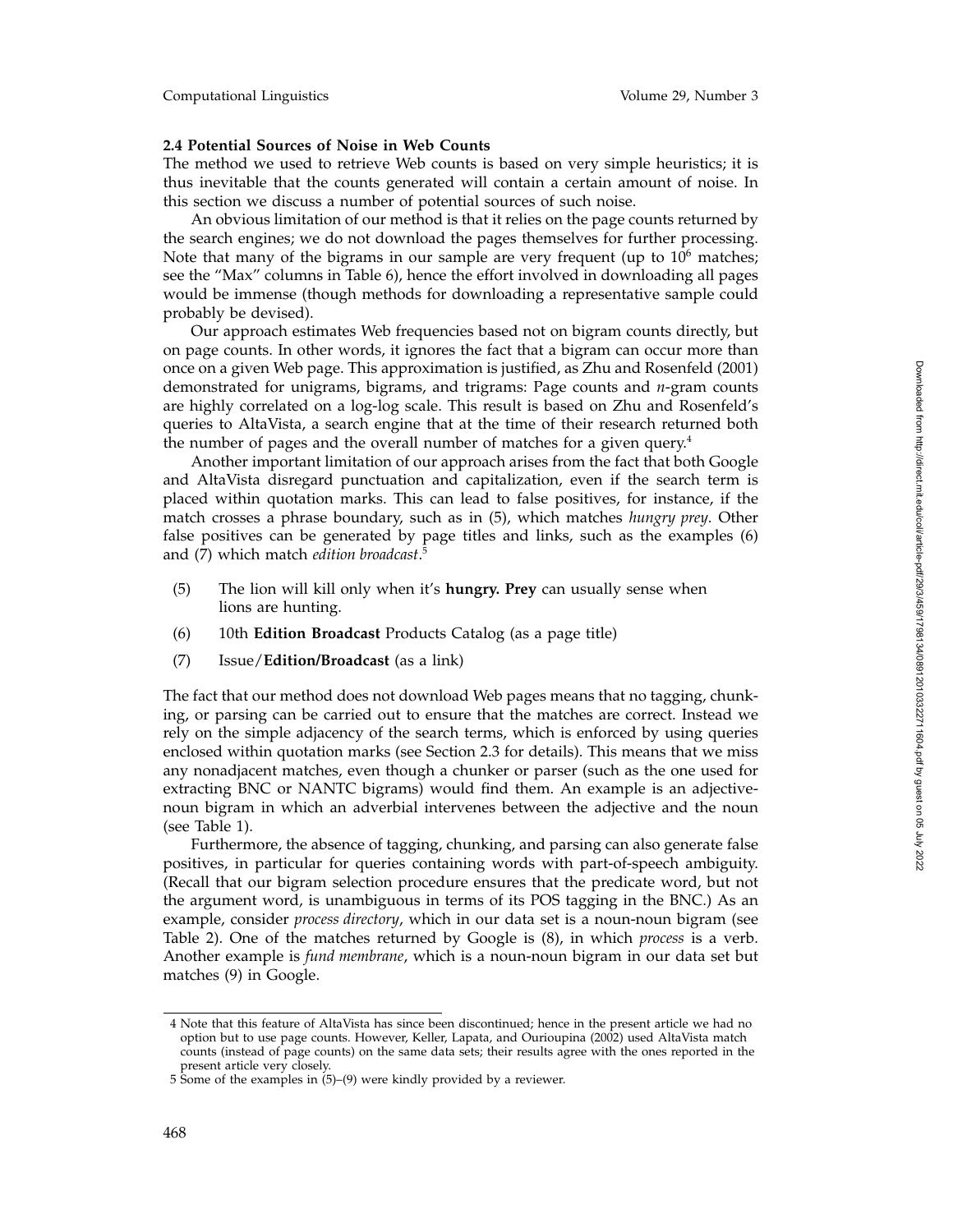- (8) The global catalog server's function is to **process directory** searches for the entire forest.
- (9) Green grants **fund membrane** technology.

Another source of noise is the fact that Google (but not AltaVista) will sometimes return pages that do not include the search term at all. This can happen if the search term is contained in a link to the page (but not on the page itself).

As we did not limit our Web searches to English (even though many search engines now allow the target language for a search to be set), there is also a risk that false positives are generated by cross-linguistic homonyms, that is, by words of other languages that are spelled in the same way as the English words in our data sets. However, this problem is mitigated by the fact that English is by far the most common language on the Web, as shown by Grefenstette and Nioche (2000). Also, the chance of two such homonyms forming a valid bigram in another language is probably fairly small.

To summarize, Web counts are certainly less sparse than the counts in a corpus of a fixed size (see Section 2.3). However, Web counts are also likely to be significantly more noisy than counts obtained from a carefully tagged and chunked or parsed corpus, as the examples in this section show. It is therefore essential to carry out a comprehensive evaluation of the Web counts generated by our method. This is the topic of the next section.

# **3. Evaluation**

# **3.1 Evaluation against Corpus Frequencies**

Since Web counts can be relatively noisy, as discussed in the previous section, it is crucial to determine whether there is a reliable relationship between Web counts and corpus counts. Once this is assured, we can explore the usefulness of Web counts for overcoming data sparseness. We carried out a correlation analysis to determine whether there is a linear relationship between BNC and NANTC counts and AltaVista and Google counts. All correlation coefficients reported in this article refer to Pearson's  $r<sup>6</sup>$ . All results were obtained on log-transformed counts.<sup>7</sup>

Table 8 shows the results of correlating Web counts with corpus counts from the BNC, the corpus from which our bigrams were sampled (see Section 2.1). A high correlation coefficient was obtained across the board, ranging from .720 to .847 for AltaVista counts and from .720 to .850 for Google counts. This indicates that Web counts approximate BNC counts for the three types of bigrams under investigation. Note that there is almost no difference between the correlations achieved using Google and AltaVista counts.

It is important to check that these results are also valid for counts obtained from other corpora. We therefore correlated our Web counts with the counts obtained from NANTC, a corpus that is larger than the BNC but is drawn from a single genre, namely, news text (see Section 2.2). The results are shown in Table 9. We find that

<sup>6</sup> Correlation analysis is a way of measuring the degree of linear association between two variables. Effectively, we are fitting a linear equation  $y = ax + b$  to the data; this means that the two variables x and *y* (which in our case represent frequencies or judgments) can still differ by a multiplicative constant *a* and an additive constant *b*, even if they are highly correlated.

<sup>7</sup> It is well-known that corpus frequencies have a Zipfian distribution. Log-transforming them is a way of normalizing the counts before applying statistical tests. We apply correlation analysis on the log-transformed data, which is equivalent to computing a log-linear regression coefficient on the untransformed data.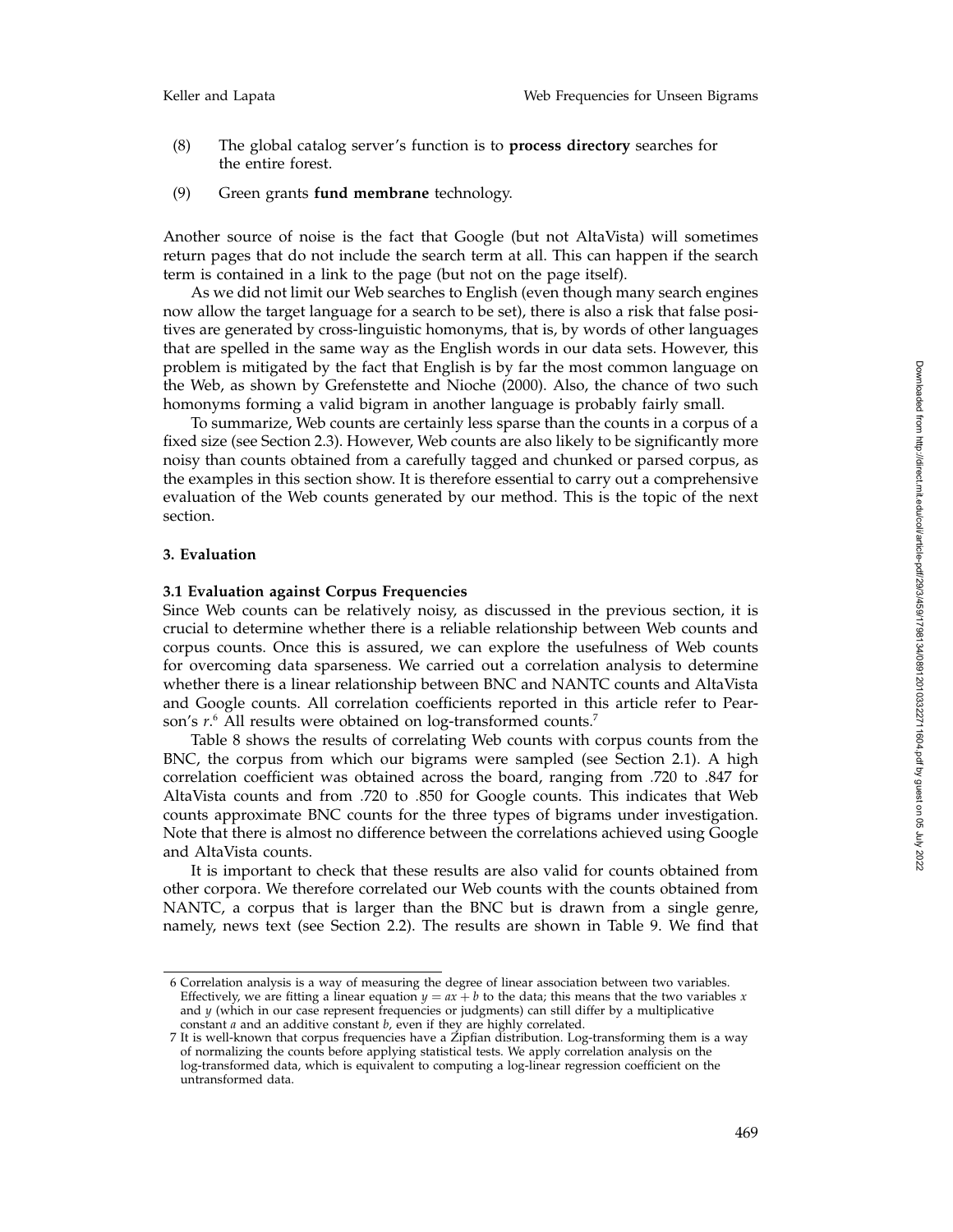| Tavic 0<br>Correlation of BNC counts with Web counts (seen bigrams). |                                                      |          |          |  |  |
|----------------------------------------------------------------------|------------------------------------------------------|----------|----------|--|--|
|                                                                      | Adjective-Noun Noun-Noun Verb-Object                 |          |          |  |  |
| AltaVista                                                            | $.847**$                                             | $.720**$ | $.762**$ |  |  |
| Google                                                               | $.850**$                                             | $.720**$ | $.766**$ |  |  |
| Smoothing                                                            | $.248*$                                              | $.277**$ | $.342**$ |  |  |
|                                                                      | * $p < .05$ (one-tailed). ** $p < .01$ (one-tailed). |          |          |  |  |

| Table 9 |                                                             |  |  |  |
|---------|-------------------------------------------------------------|--|--|--|
|         | Correlation of NANTC counts with Web counts (seen bigrams). |  |  |  |

|            | Adjective-Noun Noun-Noun Verb-Object |          |          |
|------------|--------------------------------------|----------|----------|
| AltaVista  | $.712**$                             | $.667**$ | .788**   |
| Google     | $.712**$                             | $.662**$ | .787**   |
| <b>BNC</b> | $.710**$                             | $.672**$ | $.814**$ |
| Smoothing  | $.338**$                             | $.317**$ | $.263*$  |

\**p* < .05 (one-tailed). \*\**p* < .01 (one-tailed).

Google and AltaVista counts also correlate significantly with NANTC counts. The correlation coefficients range from .667 to .788 for AltaVista and from .662 to .787 for Google. Again, there is virtually no difference between the correlations for the two search engines. We also observe that the correlation between Web counts and BNC is generally slightly higher than the correlation between Web counts and NANTC counts. We carried out one-tailed *t*-tests to determine whether the differences in the correlation coefficients were significant. We found that both AltaVista counts  $(t(87) = 3.11, p < .01)$ and Google counts ( $t(87) = 3.21$ ,  $p < .01$ ) were significantly better correlated with BNC counts than with NANTC counts for adjective-noun bigrams. The difference in correlation coefficients was not significant for noun-noun and verb-object bigrams, for either search engine.

Table 9 also shows the correlations between BNC counts and NANTC counts. The intercorpus correlation can be regarded as an upper limit for the correlations we can expect between counts from two corpora that differ in size and genre and that have been obtained using different extraction methods. The correlation between AltaVista and Google counts and NANTC counts reached the upper limit for all three bigram types (one-tailed *t*-tests found no significant differences between the correlation coefficients). The correlation between BNC counts and Web counts reached the upper limit for noun-noun and verb-object bigrams (no significant differences for either search engine) and significantly exceeded it for adjective-noun bigrams for AltaVista  $(t(87) = 3.16, p < .01)$  and Google  $(t(87) = 3.26, p < .01)$ .

We conclude that simple heuristics (see Section 2.3) are sufficient to obtain useful frequencies from the Web; it seems that the large amount of data available for Web counts outweighs the associated problems (noisy, unbalanced, etc.). We found that Web counts were highly correlated with frequencies from two different corpora. Furthermore, Web counts and corpus counts are as highly correlated as counts from two different corpora (which can be regarded as an upper bound).

Note that Tables 8 and 9 also provide the correlation coefficients obtained when corpus frequencies are compared with frequencies that were re-created through class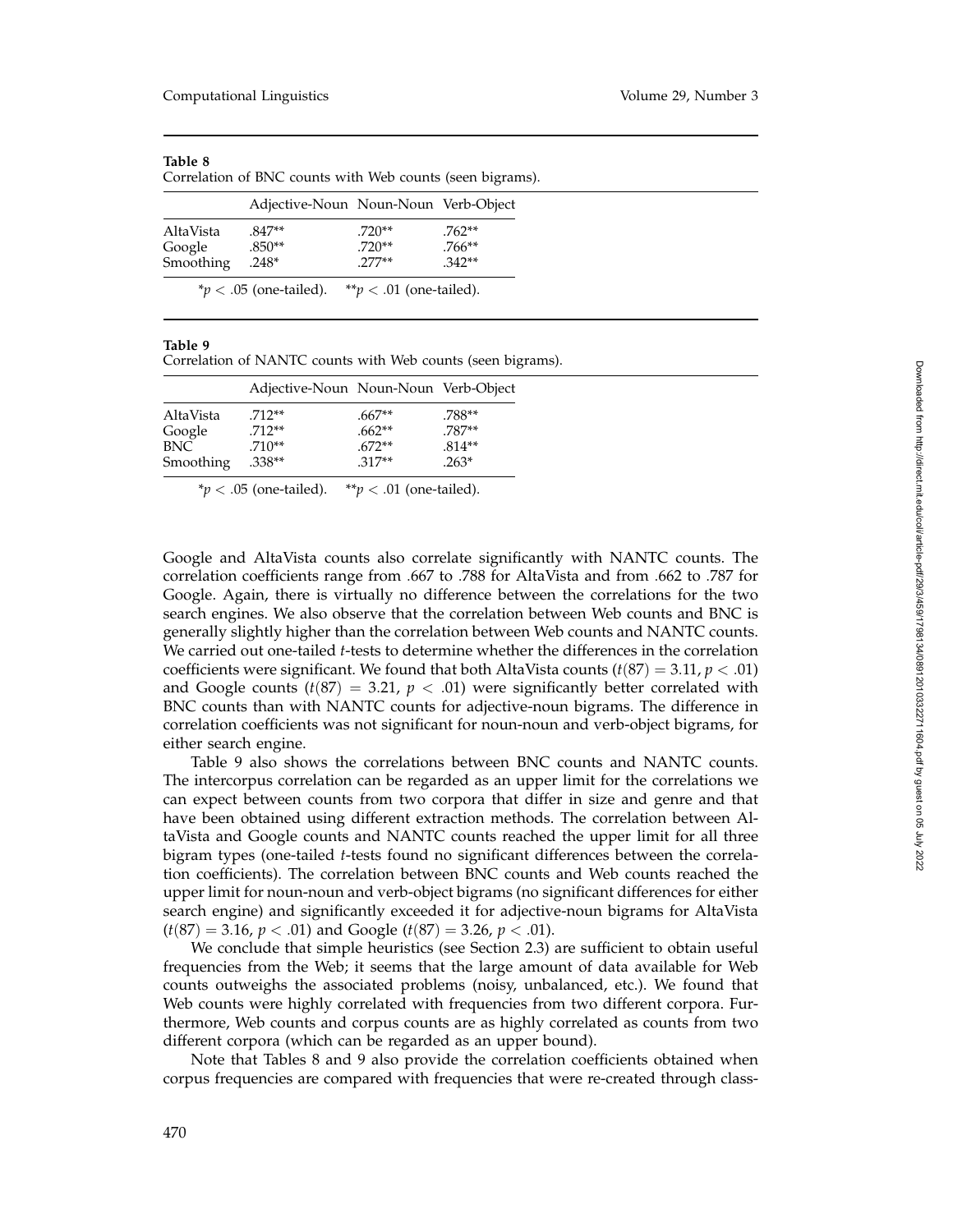based smoothing, using the BNC as a training corpus (after removing the seen bigrams). This will be discussed in more detail in Section 3.3.

# **3.2 Evaluation against Plausibility Judgments**

Previous work has demonstrated that corpus counts correlate with human plausibility judgments for adjective-noun bigrams. This result holds both for seen bigrams (Lapata, McDonald, and Keller 1999) and for unseen bigrams whose counts have been re-created using smoothing techniques (Lapata, Keller, and McDonald 2001). Based on these findings, we decided to evaluate our Web counts on the task of predicting plausibility ratings. If the Web counts for bigrams correlate with plausibility judgments, then this indicates that the counts are valid, in the sense of being useful for predicting the intuitive plausibility of predicate-argument pairs. The degree of correlation between Web counts and plausibility judgments is an indicator of the quality of the Web counts (compared to corpus counts or counts re-created using smoothing techniques).

**3.2.1 Method.** For seen and unseen adjective-noun bigrams, we used the two sets of plausibility judgments collected by Lapata, McDonald, and Keller (1999) and Lapata, Keller, and McDonald (2001), respectively. We conducted four additional experiments to collect judgments for noun-noun and verb-object bigrams, both seen and unseen. The experimental method was the same for all six experiments.

*Materials.* The experimental stimuli were based on the six sets of seen or unseen bigrams extracted from the BNC as described in Section 2.1 (adjective-noun, nounnoun, and verb-object bigrams). In the adjective-noun and noun-noun cases, the stimuli consisted simply of the bigrams. In the verb-object case, the bigrams were embedded in a short sentence to make them more natural: A proper-noun subject was added.

*Procedure.* The experimental paradigm was magnitude estimation (ME), a technique standardly used in psychophysics to measure judgments of sensory stimuli (Stevens 1975), which Bard, Robertson, and Sorace (1996) and Cowart (1997) have applied to the elicitation of linguistic judgments. The ME procedure requires subjects to estimate the magnitude of physical stimuli by assigning numerical values proportional to the stimulus magnitude they perceive. In contrast to the five- or seven-point scale conventionally used to measure human intuitions, ME employs an interval scale and therefore produces data for which parametric inferential statistics are valid.

ME requires subjects to assign numbers to a series of linguistic stimuli in a proportional fashion. Subjects are first exposed to a modulus item, to which they assign an arbitrary number. All other stimuli are rated proportional to the modulus. In this way, each subject can establish his or her own rating scale, thus yielding maximally finegraded data and avoiding the known problems with the conventional ordinal scales for linguistic data (Bard, Robertson, and Sorace 1996; Cowart 1997; Schütze 1996).

The experiments reported in this article were carried out using the *WebExp* software package (Keller et al. 1998). A series of previous studies has shown that data obtained using *WebExp* closely replicate results obtained in a controlled laboratory setting; this has been demonstrated for acceptability judgments (Keller and Alexopoulou 2001), coreference judgments (Keller and Asudeh 2001), and sentence completions (Corley and Scheepers 2002).

In the present experiments, subjects were presented with bigram pairs and were asked to rate the degree of plausibility proportional to a modulus item. They first saw a set of instructions that explained the ME technique and the judgment task. The concept of plausibility was not defined, but examples of plausible and implausible bigrams were given (different examples for each stimulus set). Then subjects were asked to fill in a questionnaire with basic demographic information. The experiment proper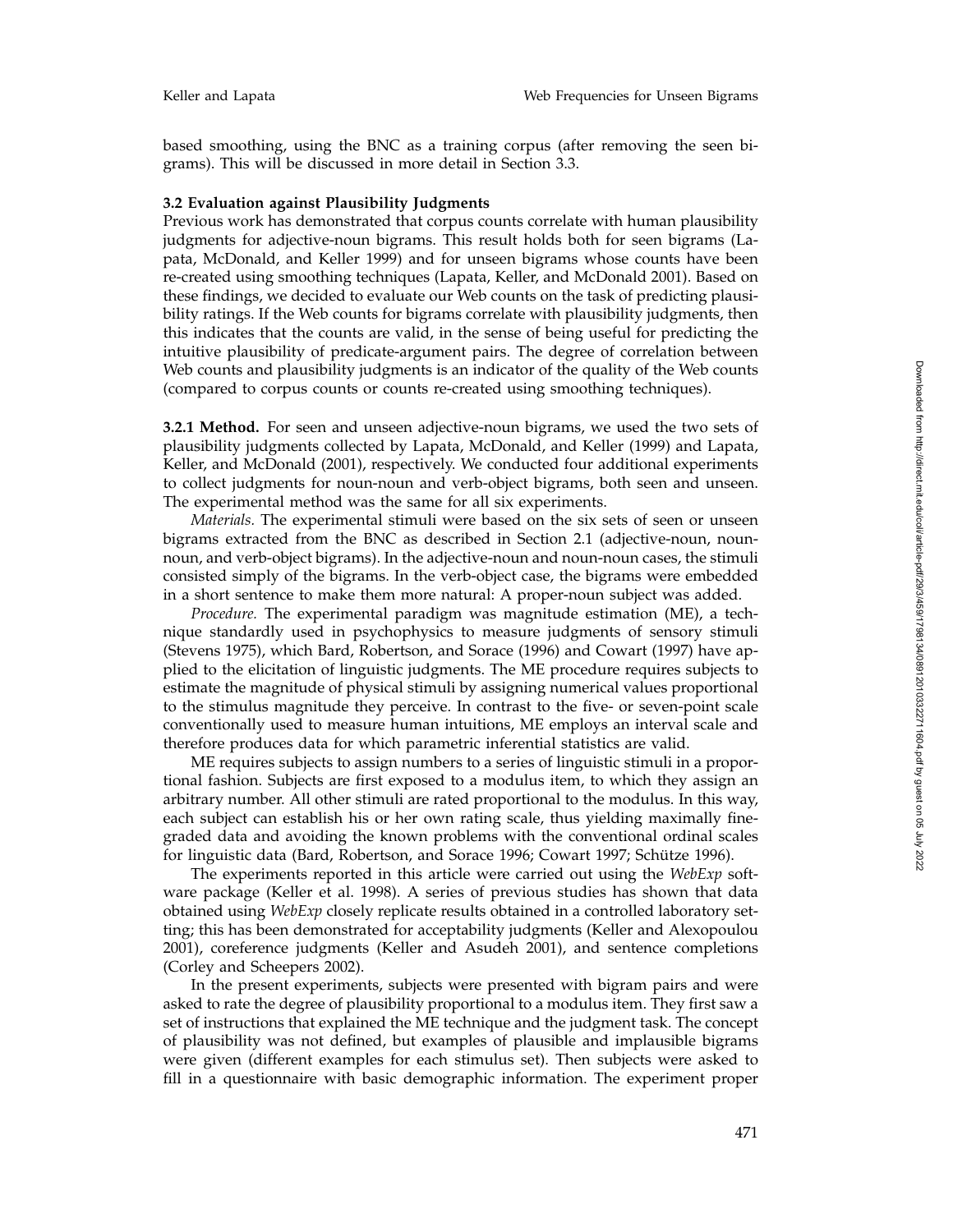Descriptive statistics for plausibility judgments (log-transformed). *N* is the number of subjects used in each experiment.

|                |           |                 |     | Adjective-Noun Bigrams |            |    |                       |     | Noun-Noun Bigrams                   |            |          |        |                          | Verb-Object Bigrams |     |
|----------------|-----------|-----------------|-----|------------------------|------------|----|-----------------------|-----|-------------------------------------|------------|----------|--------|--------------------------|---------------------|-----|
|                |           |                 |     |                        |            |    |                       |     | Min Max Mean SD N Min Max Mean SD N |            |          |        |                          | Min Max Mean SD     |     |
| Seen<br>Unseen | 30.<br>41 | $-85$<br>$-.56$ | .37 | $.11 - .13$<br>$-.07$  | .22<br>.20 | 25 | 25 - 15 .69<br>$-.49$ | .52 | .40<br>$-.01$                       | .21<br>.23 | 27<br>21 | $-.51$ | $-52$ $-45$ $-12$<br>.28 | $-16$               | .24 |

consisted of three phases: (1) a calibration phase, designed to familiarize subjects with the task, in which they had to estimate the length of five horizontal lines; (2) a practice phase, in which subjects judged the plausibility of eight bigrams (similar to the ones in the stimulus set); (3) the main experiment, in which each subject judged one of the six stimulus sets (90 bigrams). The stimuli were presented in random order, with a new randomization being generated for each subject.

*Subjects.* A separate experiment was conducted for each set of stimuli. The number of subjects per experiment is shown in Table 10 (in the column labeled *N*). All subjects were self-reported native speakers of English; they were recruited by postings to newsgroups and mailing lists. Participation was voluntary and unpaid.

*WebExp* collects by-item response time data; subjects whose response times were very short or very long were excluded from the sample, as they are unlikely to have completed the experiment adequately. We also excluded the data of subjects who had participated more than once in the same experiment, based on their demographic data and on their Internet connection data, which is logged by *WebExp*.

**3.2.2 Results and Discussion.** The experimental data were normalized by dividing each numerical judgment by the modulus value that the subject had assigned to the reference sentence. This operation creates a common scale for all subjects. Then the data were transformed by taking the decadic logarithm. This transformation ensures that the judgments are normally distributed and is standard practice for magnitude estimation data (Bard, Robertson, and Sorace 1996; Cowart 1997; Stevens 1975). All further analyses were conducted on the normalized, log-transformed judgments.

Table 10 shows the descriptive statistics for all six judgment experiments: the original experiments by Lapata, McDonald, and Keller (1999) and Lapata, Keller, and McDonald (2001) for adjective-noun bigrams, and our new ones for noun-noun and verb-object bigrams.

We used correlation analysis to compare corpus counts and Web counts with plausibility judgments. Table 11 (top half) lists the correlation coefficients that were obtained when correlating log-transformed Web counts (AltaVista and Google) and corpus counts (BNC and NANTC) with mean plausibility judgments for seen adjectivenoun, noun-noun, and verb-object bigrams. The results show that both AltaVista and Google counts correlate well with plausibility judgments for seen bigrams. The correlation coefficient for AltaVista ranges from .641 to .700; for Google, it ranges from .624 to .692. The correlations for the two search engines are very similar, which is also what we found in Section 3.1 for the correlations between Web counts and corpus counts.

Note that the Web counts consistently achieve a higher correlation with the judgments than the BNC counts, which range from .488 to .569. We carried out a series of one-tailed *t*-tests to determine whether the differences between the correlation coefficients for the Web counts and the correlation coefficients for the BNC counts were significant. For the adjective-noun bigrams, the AltaVista coefficient was significantly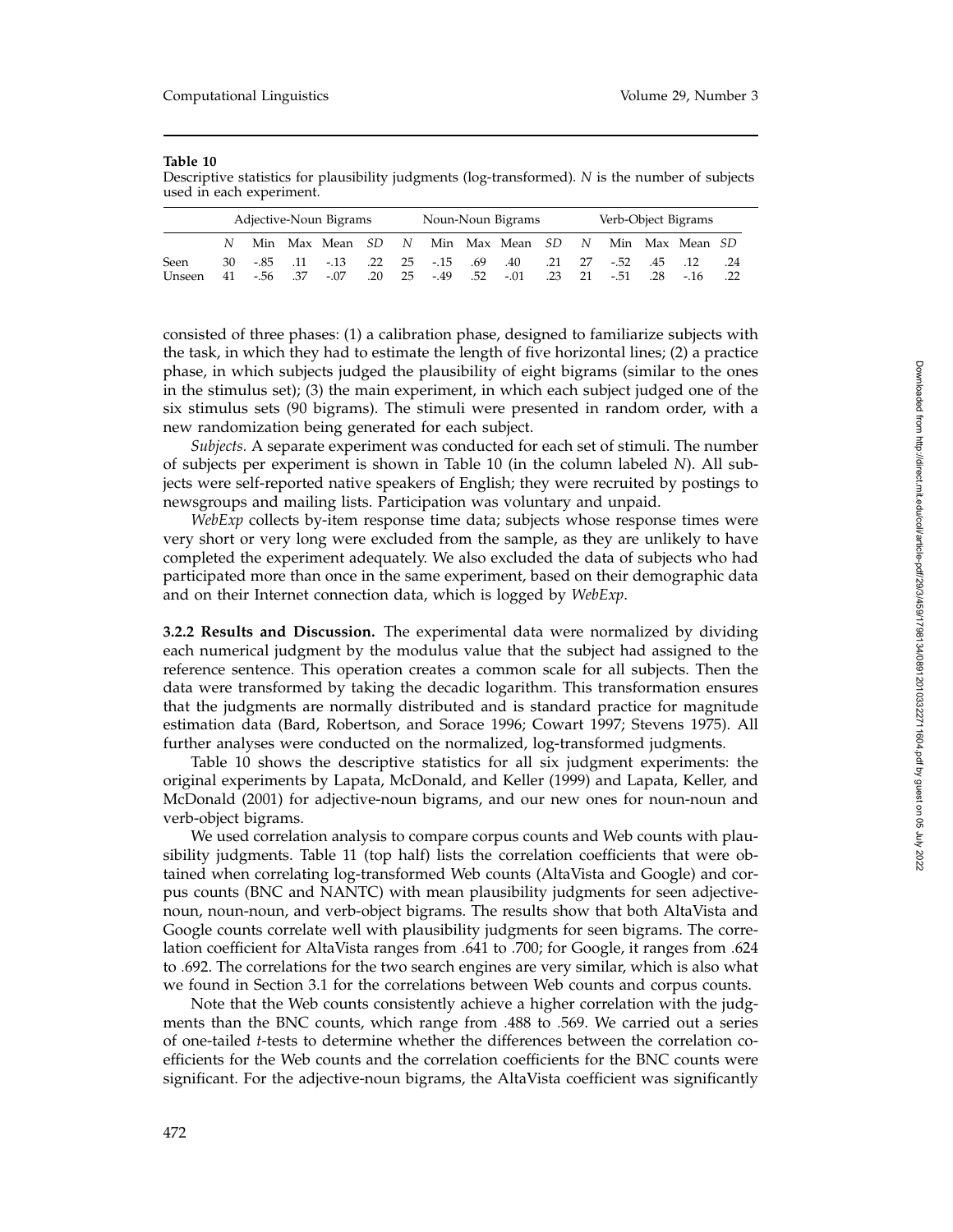higher than the BNC coefficient ( $t(87) = 1.76$ ,  $p < .05$ ), whereas the difference between the Google coefficient and the BNC coefficient failed to reach significance. For the noun-noun bigrams, both the AltaVista and the Google coefficients were significantly higher than the BNC coefficient  $(t(87) = 3.11, p < .01$  and  $t(87) = 2.95, p < .01$ ). Also, for the verb-object bigrams, both the AltaVista coefficient and the Google coefficient were significantly higher than the BNC coefficient  $(t(87) = 2.64, p < .01$  and  $t(87) = 2.32, p < .05$ ).

A similar picture was observed for the NANTC counts. Again, the Web counts outperformed the corpus counts in predicting plausibility. For the adjective-noun bigrams, both the AltaVista and the Google coefficient were significantly higher than the NANTC coefficient (*t*(87) = 1.97, *p* < .05; *t*(87) = 1.81, *p* < .05). For the noun-noun bigrams, the AltaVista coefficient was higher than the NANTC coefficient  $(t(87) = 1.64$ , *p* < .05), but the Google coefficient was not significantly different from the NANTC coefficient. For verb-object bigrams, the difference was significant for both search engines  $(t(87) = 2.74, p < .01; t(87) = 2.38, p < .01$ .

In sum, for all three types of bigrams, the correlation coefficients achieved with AltaVista were significantly higher than the ones achieved by either the BNC or the NANTC. Google counts outperformed corpus counts for all bigrams with the exception of adjective-noun counts from the BNC and noun-noun counts from the NANTC.

The bottom panel of Table 11 shows the correlation coefficients obtained by comparing log-transformed judgments with log-transformed Web counts for unseen adjective-noun, noun-noun, and verb-object bigrams. We observe that the Web counts consistently show a significant correlation with the judgments, with the coefficient ranging from .480 to .578 for AltaVista counts and from .473 to .595 for the Google counts. Table 11 also provides the correlations between plausibility judgments and counts re-created using class-based smoothing, which we will discuss in Section 3.3.

An important question is how well humans agree when judging the plausibility of adjective-noun, noun-noun, and verb-noun bigrams. Intersubject agreement gives an upper bound for the task and allows us to interpret how well our Web-based method performs in relation to humans. To calculate intersubject agreement we used leave-

#### **Table 11**

Correlation of plausibility judgments with Web counts, corpus counts, and counts re-created using class-based smoothing. "Agreement" refers to the intersubject agreement on the judgment task.

|                | Adjective-Noun Noun-Noun Verb-Object<br>Seen Bigrams |          |          |  |  |  |  |
|----------------|------------------------------------------------------|----------|----------|--|--|--|--|
| AltaVista      | $.650**$                                             | $.700**$ | $.641**$ |  |  |  |  |
| Google         | $.641**$                                             | $.692**$ | $.624**$ |  |  |  |  |
| <b>BNC</b>     | $.569**$                                             | $.517**$ | $.488**$ |  |  |  |  |
| <b>NANTC</b>   | $.526**$                                             | .597**   | $.491**$ |  |  |  |  |
| Smoothing      | $.329**$                                             | $.318**$ | $.223*$  |  |  |  |  |
| Agreement      | $.630**$                                             | $.641**$ | $.604**$ |  |  |  |  |
| Unseen Bigrams |                                                      |          |          |  |  |  |  |
| AltaVista      | $.480**$                                             | .578**   | $.551**$ |  |  |  |  |
| Google         | $.473**$                                             | .595**   | $.520**$ |  |  |  |  |
| Smoothing      | $.342**$                                             | $.372**$ | .298**   |  |  |  |  |
| Agreement      | $.550**$                                             | $.570**$ | $.640**$ |  |  |  |  |

\**p* < .05 (one-tailed). \*\**p* < .01 (one-tailed).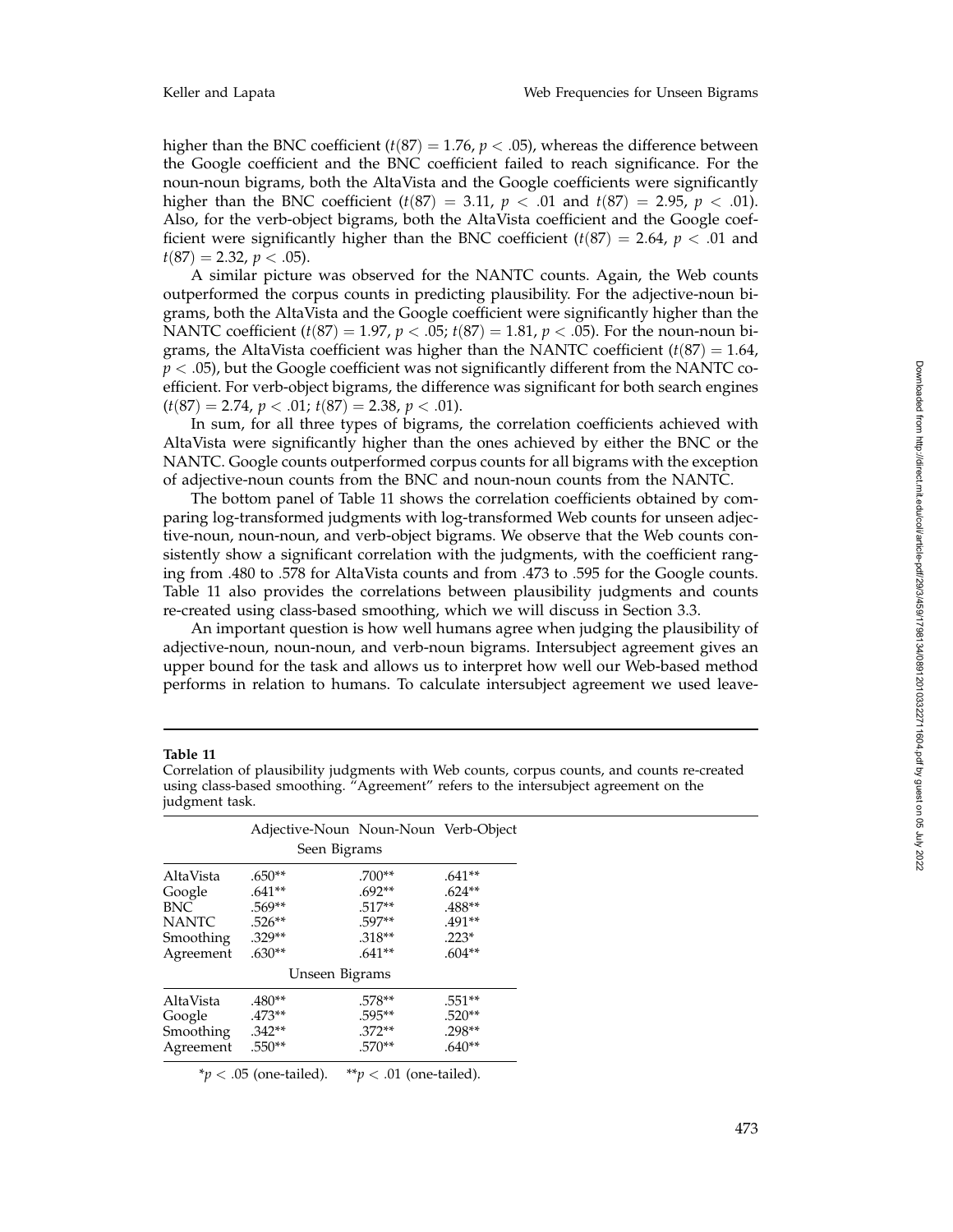one-out resampling. This technique is a special case of *n*-fold cross-validation (Weiss and Kulikowski 1991) and has been previously used for measuring how well humans agree in judging semantic similarity (Resnik 1999, 2000).

For each subject group, we divided the set of the subjects' responses with size *n* into a set of size  $n-1$  (i.e., the response data of all but one subject) and a set of size 1 (i.e., the response data of a single subject). We then correlated the mean ratings of the former set with the ratings of the latter. This was repeated *n* times (see the number of participants in Table 6); the mean of the correlation coefficients for the seen and unseen bigrams is shown in Table 11 in the rows labeled "Agreement."

For both seen and unseen bigrams, we found no significant difference between the upper bound (intersubject agreement) and the correlation coefficients obtained using either AltaVista or Google counts. This finding holds for all three types of bigrams. The same picture emerged for the BNC and NANTC counts: These correlation coefficients were not significantly different from the upper limit, for all three types of bigrams, both for seen and for unseen bigrams.

To conclude, our evaluation demonstrated that Web counts reliably predict human plausibility judgments, both for seen and for unseen predicate-argument bigrams. AltaVista counts for seen bigrams are a better predictor of human judgments than BNC and NANTC counts. These results show that our heuristic method yields valid frequencies; the simplifications we made in obtaining the Web counts (see Section 2.3), as well as the fact that Web data are noisy (see Section 2.4), seem to be outweighed by the fact that the Web is up to a thousand times larger than the BNC.

## **3.3 Evaluation against Class-Based Smoothing**

The evaluation in the last two sections established that Web counts are useful for approximating corpus counts and for predicting plausibility judgments. As a further step in our evaluation, we correlated Web counts with counts re-created by applying a class-based smoothing method to the BNC.

We re-created co-occurrence frequencies for predicate-argument bigrams using a simplified version of Resnik's (1993) selectional association measure proposed by Lapata, Keller, and McDonald (2001). In a nutshell, this measure replaces Resnik's (1993) information-theoretic approach with a simpler measure that makes no assumptions with respect to the contribution of a semantic class to the total quantity of information provided by the predicate about the semantic classes of its argument. It simply substitutes the argument occurring in the predicate-argument bigram with the concept by which it is represented in the WordNet taxonomy. Predicate-argument co-occurrence frequency is estimated by counting the number of times the concept corresponding to the argument is observed to co-occur with the predicate in the corpus. Because a given word is not always represented by a single class in the taxonomy (i.e., the argument co-occurring with a predicate can generally be the realization of one of several conceptual classes), Lapata, Keller, and McDonald (2001) constructed the frequency counts for a predicate-argument bigram for each conceptual class by dividing the contribution from the argument by the number of classes to which it belongs. They demonstrate that the counts re-created using this smoothing technique correlate significantly with plausibility judgments for adjective-noun bigrams. They also show that this class-based approach outperforms distance-weighted averaging (Dagan, Lee, and Pereira 1999), a smoothing method that re-creates unseen word co-occurrences on the basis of distributional similarity (without relying on a predefined taxonomy), in predicting plausibility.

In the current study, we used the smoothing technique of Lapata, Keller, and McDonald (2001) to re-create not only adjective-noun bigrams, but also noun-noun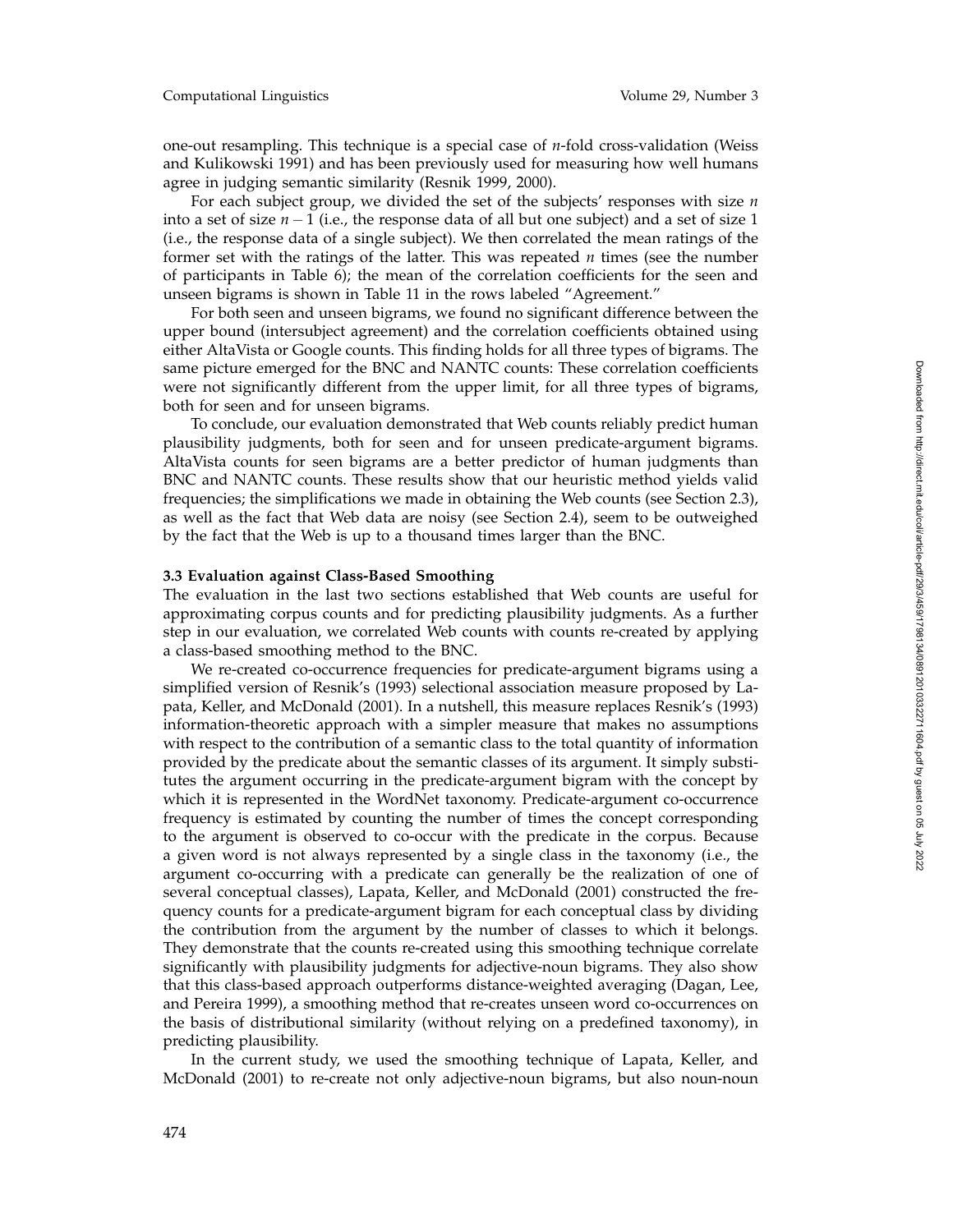|  |  | lable |  |
|--|--|-------|--|
|--|--|-------|--|

Correlation of counts re-created using class-based smoothing with Web counts.

|                     |                      | Adjective-Noun Noun-Noun Verb-Object |                      |  |  |  |  |  |  |
|---------------------|----------------------|--------------------------------------|----------------------|--|--|--|--|--|--|
| Seen Bigrams        |                      |                                      |                      |  |  |  |  |  |  |
| AltaVista<br>Google | $.344**$<br>$.330**$ | $.362**$<br>$.343**$                 | $.361**$<br>$.349**$ |  |  |  |  |  |  |
| Unseen Bigrams      |                      |                                      |                      |  |  |  |  |  |  |
| AltaVista<br>Google | $.439**$<br>$.444**$ | $.386**$<br>$.421**$                 | $.412**$<br>$.397**$ |  |  |  |  |  |  |

\**p* < .05 (one-tailed). \*\**p* < .01 (one-tailed).

and verb-object bigrams. As already mentioned in Section 2.1, it was assumed that the noun is the predicate in adjective-noun bigrams; for noun-noun bigrams, we treated the right noun as the predicate, and for verb-object bigrams, we treated the verb as the predicate. We applied Lapata, Keller, and McDonald's (2001) technique to the unseen bigrams for all three bigram types. We also used it on the seen bigrams, which we were able to treat as unseen by removing all instances of the bigrams from the training corpus.

To test the claim that Web frequencies can be used to overcome data sparseness, we correlated the frequencies re-created using class-based smoothing on the BNC with the frequencies obtained from the Web. The correlation coefficients for both seen and unseen bigrams are shown in Table 12. In all cases, a significant correlation between Web counts and re-created counts is obtained. For seen bigrams, the correlation coefficient ranged from .344 to .362 for AltaVista counts and from .330 to .349 for Google counts. For unseen bigrams, the correlations were somewhat higher, ranging from .386 to .439 for AltaVista counts and from .397 to .444 for Google counts. For both seen and unseen bigrams, there was only a very small difference between the correlation coefficients obtained with the two search engines.

It is also interesting to compare the performance of class-based smoothing and Web counts on the task of predicting plausibility judgments. The correlation coefficients are listed in Table 11. The re-created frequencies are correlated significantly with all three types of bigrams, both for seen and unseen bigrams. For the seen bigrams, we found that the correlation coefficients obtained using smoothed counts were significantly lower than the upper bound for all three types of bigrams  $(t(87) = 3.01, p < .01;$  $t(87) = 3.23, p < .01$ ;  $t(87) = 3.43, p < .01$ ). This result also held for the unseen bigrams: The correlations obtained using smoothing were significantly lower than the upper bound for all three types of bigrams  $(t(87) = 1.86, p < .05; t(87) = 1.97, p < .05;$  $t(87) = 3.36, p < .01$ ).

Recall that the correlation coefficients obtained using the Web counts were not found to be significantly different from the upper bound, which indicates that Web counts are better predictors of plausibility than smoothed counts. This fact was confirmed by further significance testing: For seen bigrams, we found that the AltaVista correlation coefficients were significantly higher than correlation coefficients obtained using smoothing, for all three types of bigrams  $(t(87) = 3.31, p < .01; t(87) = 4.11,$  $p < .01$ ;  $t(87) = 4.32$ ,  $p < .01$ ). This also held for Google counts ( $t(87) = 3.16$ ,  $p < .01$ ;  $t(87) = 4.02, p < .01$ ;  $t(87) = 4.03, p < .01$ ). For unseen bigrams, the AltaVista coefficients and the coefficients obtained using smoothing were not significantly different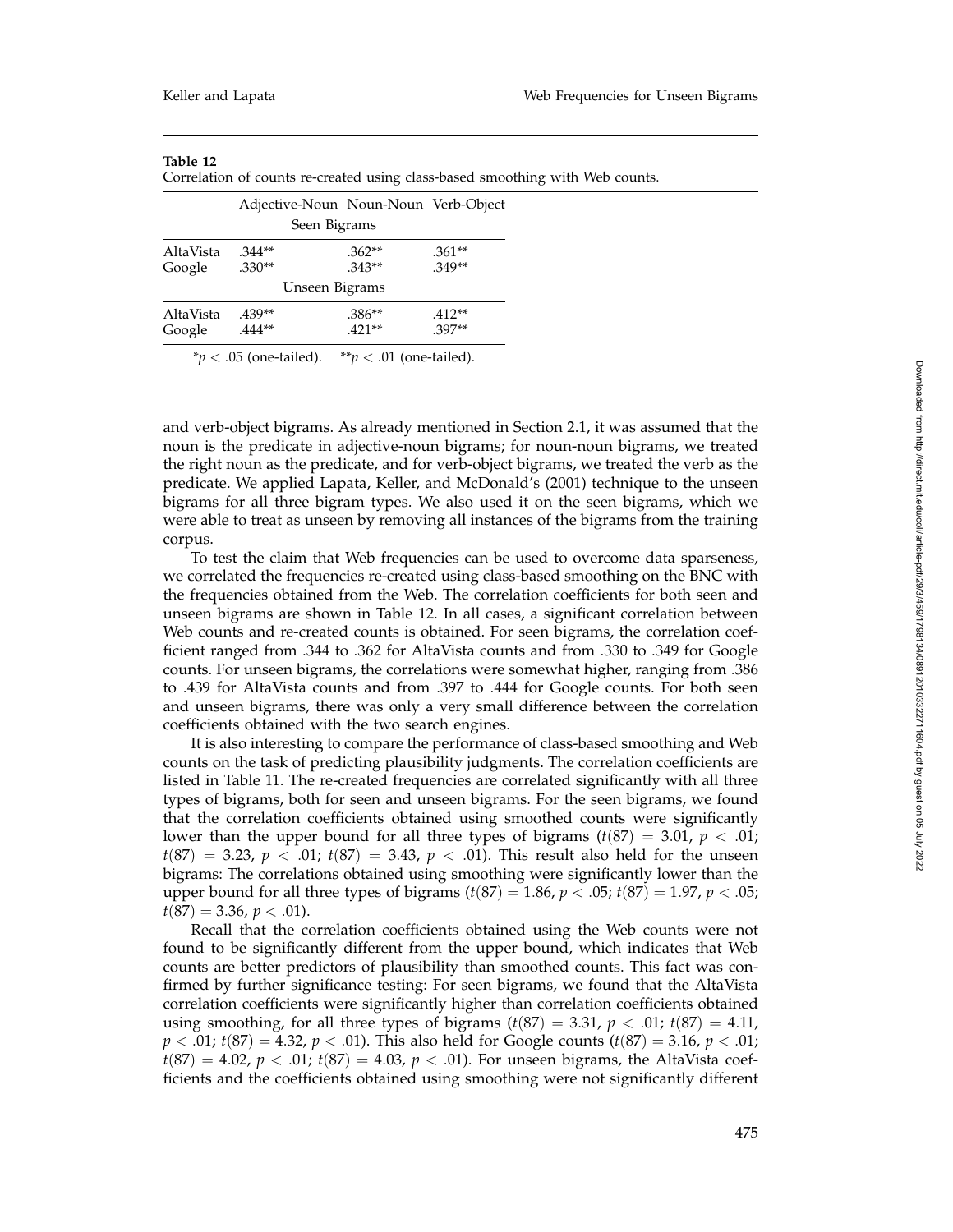for adjective-noun bigrams, but the difference reached significance for noun-noun and verb-object bigrams ( $t(87) = 2.08$ ,  $p < .05$ ;  $t(87) = 2.53$ ,  $p < .01$ ). For Google counts, the difference was again not significant for adjective-noun bigrams, but it reached significance for noun-noun and verb-object bigrams  $(t(87) = 2.34, p < .05; t(87) = 2.15,$  $p < .05$ ).

Finally, we conducted a small study to investigate the validity of the counts that were re-created using class-based smoothing. We correlated the re-created counts for the seen bigrams with their actual BNC and NANTC frequencies. The correlation coefficients are reported in Tables 8 and 9. We found that the correlation between recreated counts and corpus counts was significant for all three types of bigrams, for both corpora. This demonstrates that the smoothing technique we employed generates realistic corpus counts, in the sense that the re-created counts are correlated with the actual counts. However, the correlation coefficients obtained using Web counts were always substantially higher than those obtained using smoothed counts. These differences were significant for the BNC counts for AltaVista  $(t(87) = 8.38, p < .01;$  $t(87) = 5.00, p < .01; t(87) = 5.03, p < .01$  and Google  $(t(87) = 8.35, p < .01;$  $t(87) = 5.00, p < .01; t(87) = 5.03, p < .01$ . They were also significant for the NANTC counts for AltaVista ( $t(87) = 4.12$ ,  $p < .01$ ;  $t(87) = 3.72$ ,  $p < .01$ ;  $t(87) = 6.58$ ,  $p < .01$ ) and Google ( $t(87) = 4.08$ ,  $p < .01$ ;  $t(87) = 3.06$ ,  $p < .01$ ;  $t(87) = 6.47$ ,  $p < .01$ ).

To summarize, the results presented in this section indicate that Web counts are indeed a valid way of obtaining counts for bigrams that are unseen in a given corpus: They correlate reliably with counts re-created using class-based smoothing. For seen bigrams, we found that Web counts correlate with counts that were re-created using smoothing techniques (after removing the seen bigrams from the training corpus). For the task of predicting plausibility judgments, we were able to show that Web counts outperform re-created counts, both for seen and for unseen bigrams. Finally, we found that Web counts for seen bigrams correlate better than re-created counts with the real corpus counts.

It is beyond the scope of the present study to undertake a full comparison between Web counts and frequencies re-created using all available smoothing techniques (and all available taxonomies that might be used for class-based smoothing). The smoothing method discussed above is simply one type of class-based smoothing. Other, more sophisticated class-based methods do away with the simplifying assumption that the argument co-occurring with a given predicate (adjective, noun, verb) is distributed evenly across its conceptual classes and attempt to find the right level of generalization in a concept hierarchy, by discounting, for example, the contribution of very general classes (Clark and Weir 2001; McCarthy 2000; Li and Abe 1998). Other smoothing approaches such as discounting (Katz 1987) and distance-weighted averaging (Grishman and Sterling 1994; Dagan, Lee, and Pereira 1999) re-create counts of unseen word combinations by exploiting only corpus-internal evidence, without relying on taxonomic information. Our goal was to demonstrate that frequencies retrieved from the Web are a viable alternative to conventional smoothing methods when data are sparse; we do not claim that our Web-based method is necessarily superior to smoothing or that it should be generally preferred over smoothing methods. However, the next section will present a small-scale study that compares the performance of several smoothing techniques with the performance of Web counts on a standard task from the literature.

#### **3.4 Pseudodisambiguation**

In the smoothing literature, re-created frequencies are typically evaluated using pseudodisambiguation (Clark and Weir 2001; Dagan, Lee, and Pereira 1999; Lee 1999; Pereira, Tishby, and Lee 1993; Prescher, Riezler, and Rooth 2000; Rooth et al. 1999).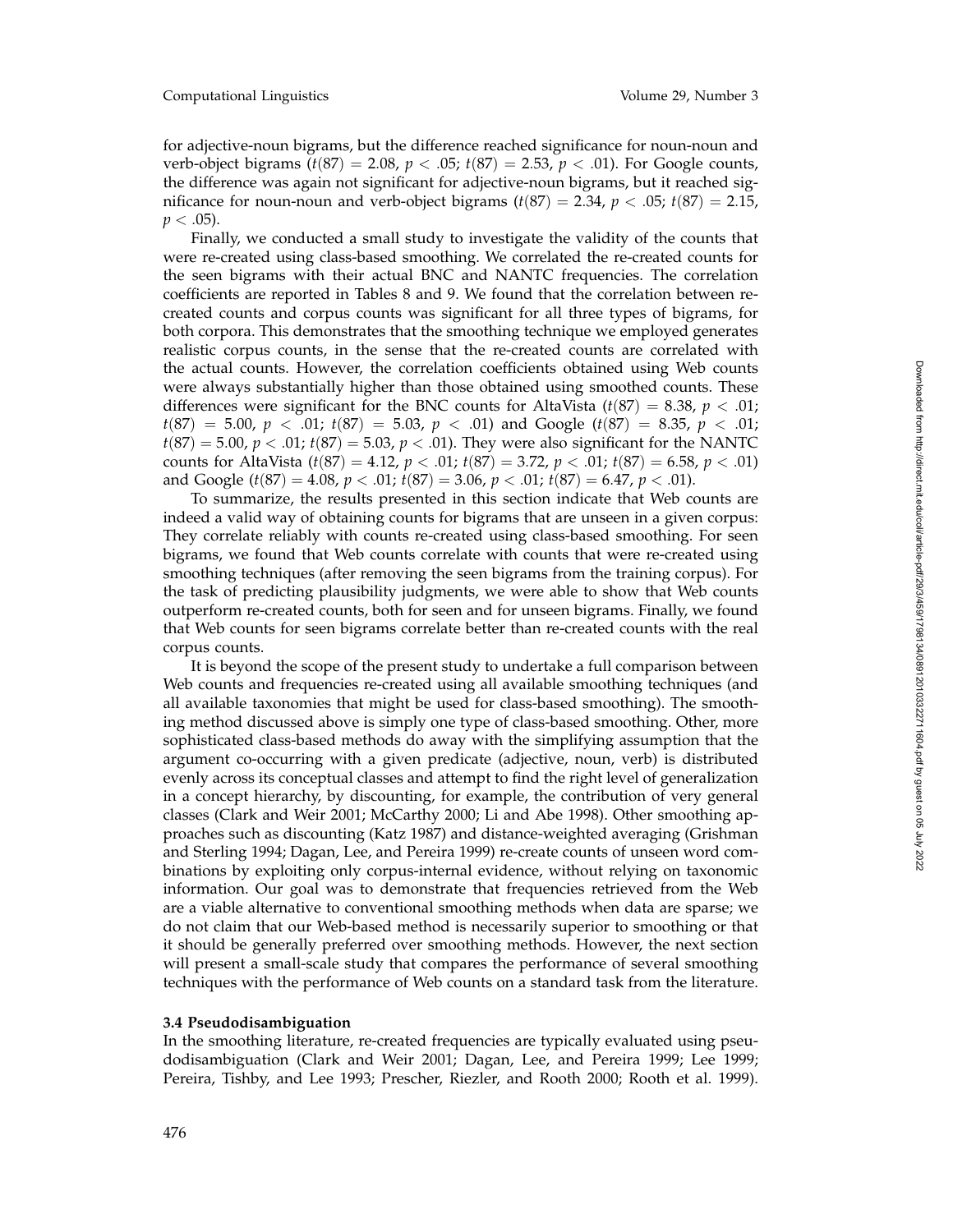The aim of the pseudodisambiguation task is to decide whether a given algorithm re-creates frequencies that make it possible to distinguish between seen and unseen bigrams in a given corpus. A set of pseudobigrams is constructed according to a set of criteria (detailed below) that ensure that they are unattested in the training corpus. Then the seen bigrams are removed from the training data, and the smoothing method is used to re-create the frequencies of both the seen bigrams and the pseudobigrams. The smoothing method is then evaluated by comparing the frequencies it re-creates for both types of bigrams.

We evaluated our Web counts by applying the pseudodisambiguation procedure that Rooth et al. (1999), Prescher, Riezler, and Rooth (2000), and Clark and Weir (2001) employed for evaluating re-created verb-object bigram counts. In this procedure, the noun *n* from a verb-object bigram (*v*, *n*) that is seen in a given corpus is paired with a randomly chosen verb *v'* that does not take *n* as its object within the corpus. This results in an unseen verb-object bigram (*v', n*). The seen bigram is now treated as unseen (i.e., all of its occurrences are removed from the training corpus), and the frequencies of both the seen and the unseen bigram are re-created (using smoothing, or Web counts, in our case). The task is then to decide which of the two verbs *v* and *v* takes the noun  $n$  as its object. For this, the re-created bigram frequency is used: The bigram with the higher re-created frequency (or probability) is taken to be the seen bigram. If this bigram is really the seen one, then the disambiguation is correct. The overall percentage of correct disambiguations is a measure of the quality of the re-created frequencies (or probabilities). In the following, we will first describe in some detail the experiments that Rooth et al. (1999) and Clark and Weir (2001) conducted. We will then discuss how we replicated their experiments using the Web as an alternative smoothing method.

Rooth et al. (1999) used pseudodisambiguation to evaluate a class-based model that is derived from unlabeled data using the expectation maximization (EM) algorithm. From a data set of 1,280,712  $(v, n)$  pairs (obtained from the BNC using Carroll and Rooth's [1998] parser), they randomly selected 3,000 pairs, with each pair containing a fairly frequent verb and noun (only verbs and nouns that occurred between 30 and 3,000 times in the data were considered). For each pair  $(v, n)$  a fairly frequent verb  $v'$  was randomly chosen such that the pair  $(v', n)$  did not occur in the data set. Given the set of  $(v, n, v')$  triples (a total of 1,337), the task was to decide whether  $(v, n)$ or  $(v', n)$  was the correct (i.e., seen) pair by comparing the probabilities  $P(n|v)$  and  $P(n|v')$ . The probabilities were re-created using Rooth et al.'s (1999) EM-based clustering model on a training set from which all seen pairs (*v*, *n*) had been removed. An accuracy of 80% on the pseudodisambiguation task was achieved (see Table 13).

Prescher, Riezler, and Rooth (2000) evaluated Rooth et al.'s (1999) EM-based clustering model again using pseudodisambiguation, but on a separate data set using a

**Table 13**

Percentage of correct disambiguations on the pseudodisambiguation task using Web counts and counts re-created using EM-based clustering (Rooth et al. 1999).

| Data Set             | N     | AltaVista<br>Conditional Probability Joint Probability | AltaVista | Rooth et al. |
|----------------------|-------|--------------------------------------------------------|-----------|--------------|
| Subject              | 717   | 71.2                                                   | 68.5      |              |
| Objects              | 620   | 85.2                                                   | 77.5      |              |
| Subjects and objects | 1,337 | 77 7                                                   | 72 7      | 80.0         |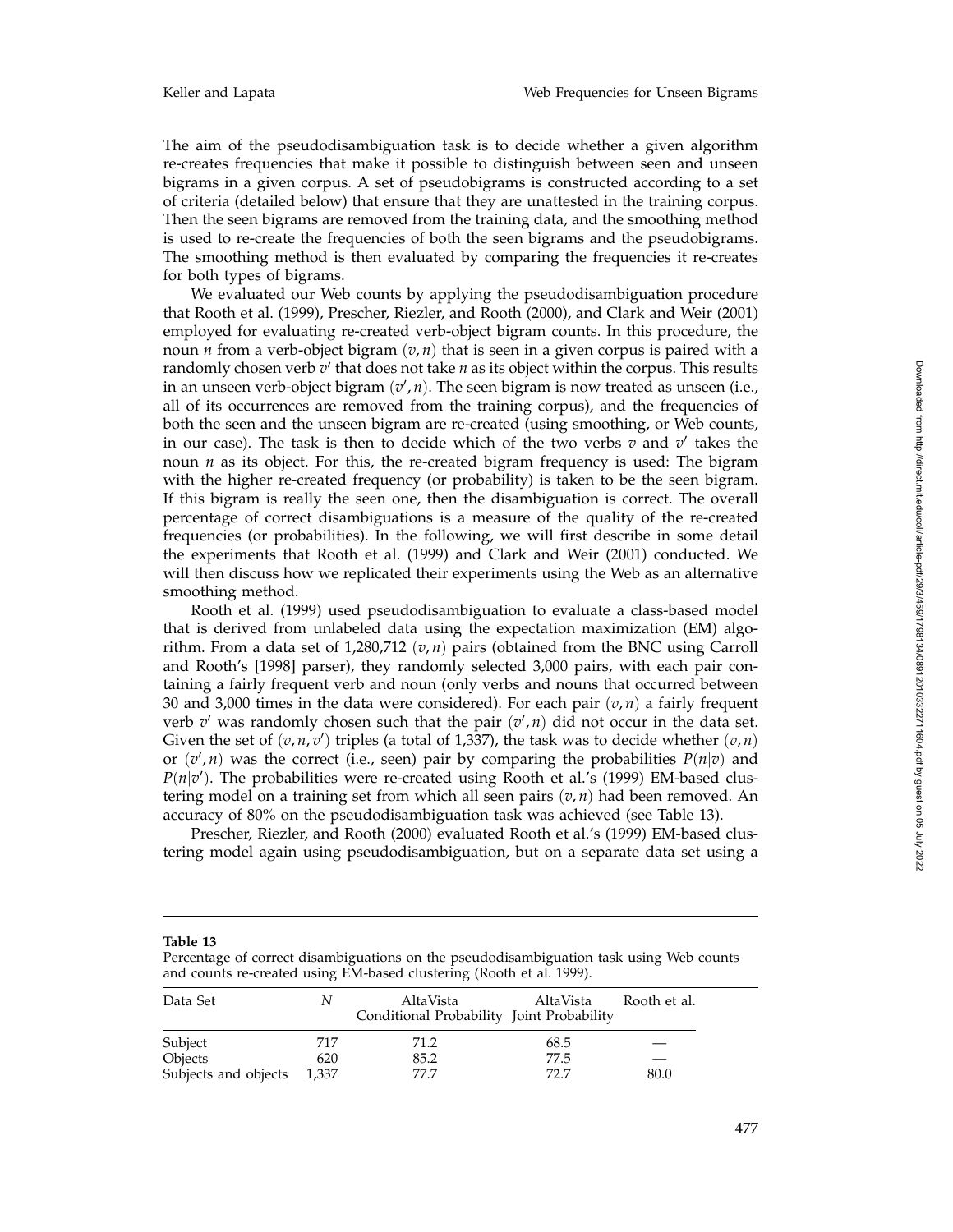Percentage of correct disambiguations on the pseudodisambiguation task using Web counts and counts re-created using EM-based clustering (Prescher, Riezler, and Rooth 2000).

| Data Set             |     | AltaVista<br>Conditional Probability Joint Probability | AltaVista |      | VA Model VO Model |
|----------------------|-----|--------------------------------------------------------|-----------|------|-------------------|
| Subjects             | 159 | 66.7                                                   | 59.1      |      |                   |
| Objects              | 139 | 70.5                                                   | 66.2      |      |                   |
| Subjects and objects | 298 | 68.5                                                   | 62.4      | 79.0 | 88.3              |

slightly different method for constructing the pseudobigrams. They used a set of 298 (*v*, *n*, *n* ) BNC triples in which (*v*, *n*) was chosen as in Rooth et al. (1999) but paired with a randomly chosen noun  $n'$ . Given the set of  $(v, n, n')$  triples, the task was to decide whether  $(v, n)$  or  $(v, n')$  was the correct pair in each triple. Prescher, Riezler, and Rooth (2000) reported pseudodisambiguation results with two clustering models: (1) Rooth et al.'s (1999) clustering approach, which models the semantic fit between a verb and its argument (VA model), and (2) a refined version of this approach that models only the fit between a verb and its object (VO model), disregarding other arguments of the verb. The results of the two models on the pseudodisambiguation task are shown in Table 14.

At this point, it is important to note that neither Rooth et al. (1999) nor Prescher, Riezler, and Rooth (2000) used pseudodisambiguation for the final evaluation of their models. Rather, the performance on the pseudodisambiguation task was used to optimize the model parameters. The results in Tables 13 and 14 show the pseudodisambiguation performance achieved for the best parameter settings. In other words, these results were obtained on the development set (i.e., on the same data set that was used to optimize the parameters), not on a completely unseen test set. This procedure is well-justified in the context of Rooth et al.'s (1999) and Prescher, Riezler, and Rooth's (2000) work, which aimed at building models of lexical semantics, not of pseudodisambiguation. Therefore, they carried out their final evaluations on unseen test sets for the tasks of lexicon induction (Rooth et al. 1999) and target language disambiguation (Prescher, Riezler, and Rooth 2000), once the model parameters had been fixed using the pseudodisambiguation development set.<sup>8</sup>

Clark and Weir (2002) use a setting similar to that of Rooth et al. (1999) and Prescher, Riezler, and Rooth (2000); here pseudodisambiguation is employed to evaluate the performance of a class-based probability estimation method. In order to address the problem of estimating conditional probabilities in the face of sparse data, Clark and Weir (2002) define probabilities in terms of classes in a semantic hierarchy and propose hypothesis testing as a means of determining a suitable level of generalization in the hierarchy. Clark and Weir (2002) report pseudodisambiguation results on two data sets, with an experimental setup similar to that of Rooth et al. (1999). For the first data set, 3,000 pairs were randomly chosen from 1.3 million  $(v, n)$  tuples extracted from the BNC (using the parser of Briscoe and Carroll [1997]). The selected pairs con-

<sup>8</sup> Stefan Riezler (personal communication, 2003) points out that the main variance in Rooth et al.'s (1999) pseudodisambiguation results comes from the class cardinality parameter (start values account for only 2% of the performance, and iterations do not seem to make a difference at all). Figure 3 of Rooth et al. (1999) shows that a performance of more than 75% is obtained for every reasonable choice of classes. This indicates that a "proper" pseudodisambiguation setting with separate development and test data would have resulted in a similar choice of class cardinality and thus achieved the same 80% performance that is cited in Table 13.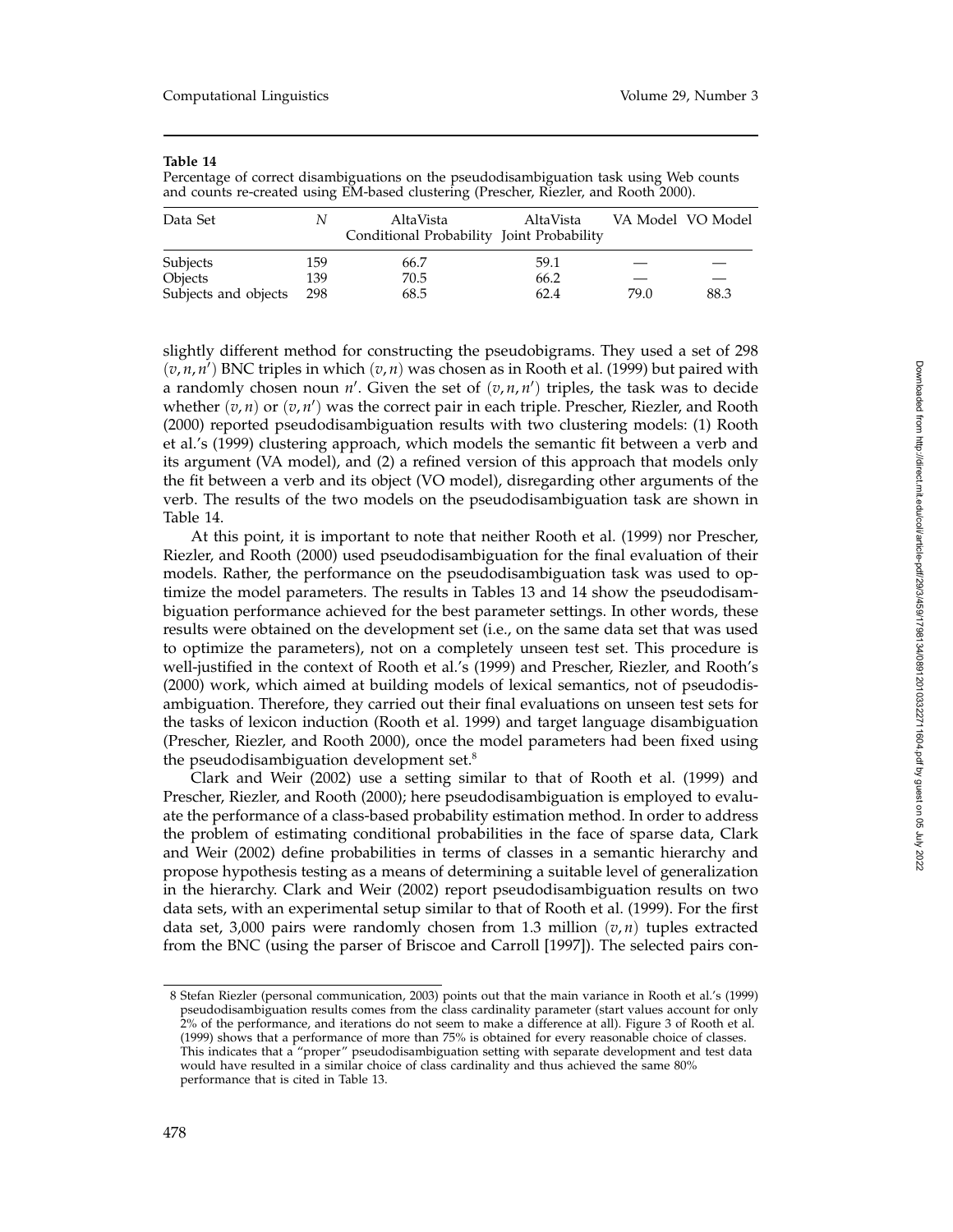Percentage of correct disambiguations on the pseudodisambiguation task using Web counts and counts re-created using class-based smoothing (Clark and Weir 2002).

| Data Set                 | N    | AltaVista<br>Probability | AltaVista<br>Conditional Joint Probability | Clark and Li and Resnik<br>Weir | Abe  |      |
|--------------------------|------|--------------------------|--------------------------------------------|---------------------------------|------|------|
| Objects (low frequency)  | 3000 | 83.9                     | 81.1                                       | 72.4                            | 62.9 | 62.6 |
| Objects (high frequency) | 3000 | 87.7                     | 85.3                                       | 73.9                            | 68.3 | 63.9 |

tained relatively frequent verbs (occurring between 500 and 5,000 times in the data). The data sets were constructed as proposed by Rooth et al. (1999). The procedure for creating the second data set was identical, but this time only verbs that occurred between 100 and 1,000 times were considered. Clark and Weir (2002) further compared their approach with Resnik's (1993) selectional association model and Li and Abe's (1998) tree cut model on the same data sets. These methods are directly comparable, as they can be used for class-based probability estimation and address the question of how to find a suitable level of generalization in a hierarchy (i.e., WordNet). The results of the three methods used on the two data sets are shown in Table 15.

We employed the same pseudodisambiguation method to test whether Web-based frequencies can be used for distinguishing between seen and artificially constructed unseen bigrams. We obtained the data sets of Rooth et al. (1999), Prescher, Riezler, and Rooth (2000), and Clark and Weir (2002) described above. Given a set of  $(v, n, v')$ triples, the task was to decide whether  $(v, n)$  or  $(v', n)$  was the correct pair. We obtained AltaVista counts for  $f(v, n)$ ,  $f(v', n)$ ,  $f(v)$ , and  $f(v')$  as described in Section 2.3.<sup>9</sup> Then we used two models for pseudodisambiguation: the joint probability model compared the joint probability estimates  $f(v, n)$  and  $f(v', n)$  and predicted that the bigram with the highest estimate is the seen one. The conditional probability model compared the conditional probability estimates  $f(v, n)/f(v)$  and  $f(v', n)/f(v')$  and again selected as the seen bigram the one with the highest estimate (in both cases, ties were resolved by choosing at random).<sup>10</sup> The same two models were used to perform pseudodisambiguation for the  $(v, n, n')$  triples, where we have to choose between  $(v, n)$  and  $(v, n')$ . Here, the probability estimates  $f(v, n)$  and  $f(v, n')$  were used for the joint probability model, and  $f(v, n)/f(n)$  and  $f(v, n')/f(n')$  for the conditional probability model.

The results for Rooth et al.'s (1999) data set are given in Table 13. The conditional probability model achieves a performance of 71.2% correct for subjects and 85.2% correct for objects. The performance on the whole data set is 77.7%, which is below the performance of 80.0% reported by Rooth et al. (1999). However, the difference is not found to be significant using a chi-square test comparing the number of correct and incorrect classifications ( $\chi^2(1) = 2.02$ ,  $p = .16$ ). The joint probability model performs consistently worse than the conditional probability model: It achieves an overall accuracy of 72.7%, which is significantly lower than the accuracy of the Rooth et al. (1999) model  $(\chi^2(1) = 19.50, p < .01)$ .

<sup>9</sup> We used only AltaVista counts, as there was virtually no difference between AltaVista and Google counts in our previous evaluations (see Sections 3.1–3.3). Google allows only 1,000 queries per day (for registered users), which makes it time-consuming to obtain large numbers of Google counts. AltaVista has no such restriction.

<sup>10</sup> The probability estimates are  $P(a, b) = f(a, b)/N$  and  $P(a|b) = f(a, b)/f(a)$  for the joint probability and the conditional probability, respectively. However, the corpus size *N* can be ignored, as it is constant.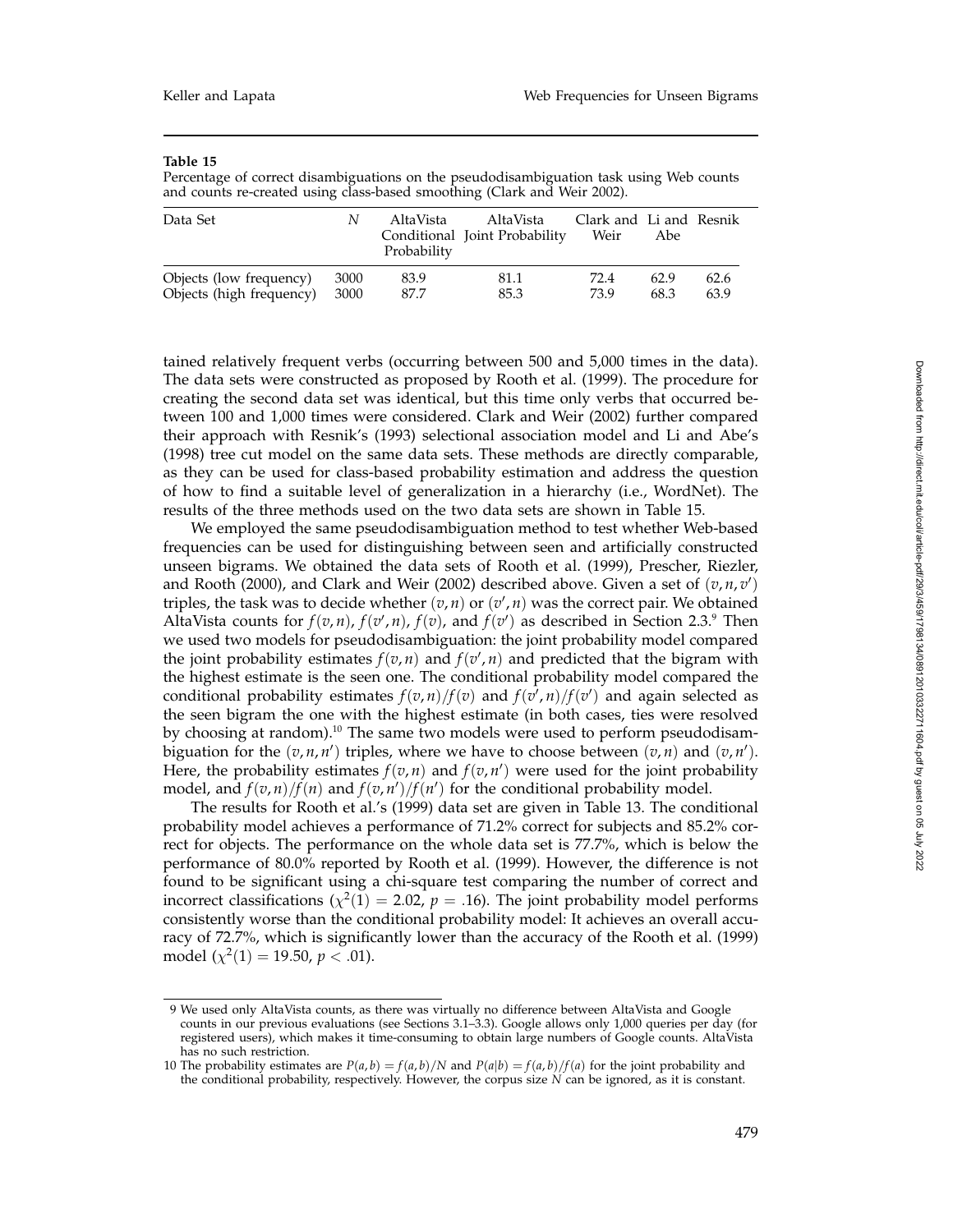A similar picture emerges with regard to Prescher, Riezler, and Rooth's (2000) data set (see Table 14). The conditional probability model achieves an accuracy of 66.7% for subjects and 70.5% for objects. The combined performance of 68.5% is significantly lower than the performance of both the VA model  $(\chi^2(1) = 7.78, p < .01)$  and the VO model  $(\chi^2(1) = 33.28, p < .01)$  reported by Prescher, Riezler, and Rooth (2000). Again, the joint probability model performs worse than the conditional probability model, achieving an overall accuracy of 62.4%.

We also applied our Web-based method to the pseudodisambiguation data set of Clark and Weir (2002). Here, the conditional probability model reached a performance of 83.9% correct on the low-frequency data set. This is significantly higher than the highest performance of 72.4% reported by Clark and Weir (2002) on the same data set  $(\chi^2(1) = 115.50, p < .01)$ . The joint probability model performs worse than the conditional model, at 81.1%. However, this is still significantly better than the best result of Clark and Weir (2002) ( $\chi^2(1) = 63.14$ ,  $p < .01$ ). The same pattern is observed for the high-frequency data set, on which the conditional probability model achieves 87.7% correct and thus significantly outperforms Clark and Weir (2002), who obtained 73.9% ( $\chi^2(1) = 283.73$ ,  $p < .01$ ). The joint probability model achieved 85.3% on this data set, also significantly outperforming Clark and Weir (2002) ( $\chi^2(1) = 119.35$ ,  $p < .01$ ).

To summarize, we demonstrated that the simple Web-based approach proposed in this article yields results for pseudodisambiguation that outperform class-based smoothing techniques, such as the ones proposed by Resnik (1993), Li and Abe (1998), and Clark and Weir (2002). We were also able to show that a Web-based approach is able to achieve the same performance as an EM-based smoothing model proposed by Rooth et al. (1999). However, the Web-based approach was not able to outperform the more sophisticated EM-based model of Prescher, Riezler, and Rooth (2000). Another result we obtained is that Web-based models that use conditional probabilities (where unigram frequencies are used to normalize the bigram frequencies) generally outperform a more simple-minded approach that relies directly on bigram frequencies for pseudodisambiguation.

There are a number of reasons why our results regarding pseudodisambiguation have to be treated with some caution. First of all, the two smoothing methods (i.e., EM-based clustering and class-based probability estimation using WordNet) were not evaluated on the same data set, and therefore the two results are not directly comparable. For instance, Clark and Weir's (2002) data set is substantially less noisy than Rooth et al.'s (1999) and Prescher, Riezler, and Rooth's (2000), as it contains only words and nouns that occur in WordNet. Furthermore, Stephen Clark (personal communication, 2003) points out that WordNet-based approaches are at a disadvantage when it comes to pseudodisambiguation. Pseudodisambiguation assumes that the correct pair is unseen in the training data; this makes the task deliberately hard, because some of the pairs might be frequent enough that reliable corpus counts can be obtained without having to use WordNet (using WordNet is likely to be more noisy than using the actual counts). Another problem with WordNet-based approaches is that they offer no systematic treatment of word sense ambiguity, which puts them at a disadvantage with respect to approaches that do not rely on a predefined inventory of word senses.

Finally, recall that the results for the EM-based approaches in Tables 13 and 14 were obtained on the development set (as pseudodisambiguation was used as a means of parameter tuning by Rooth et al. [1999] and Prescher, Riezler, and Rooth [2000]). It is possible that this fact inflates the performance values for the EM-based approaches (but see note 8).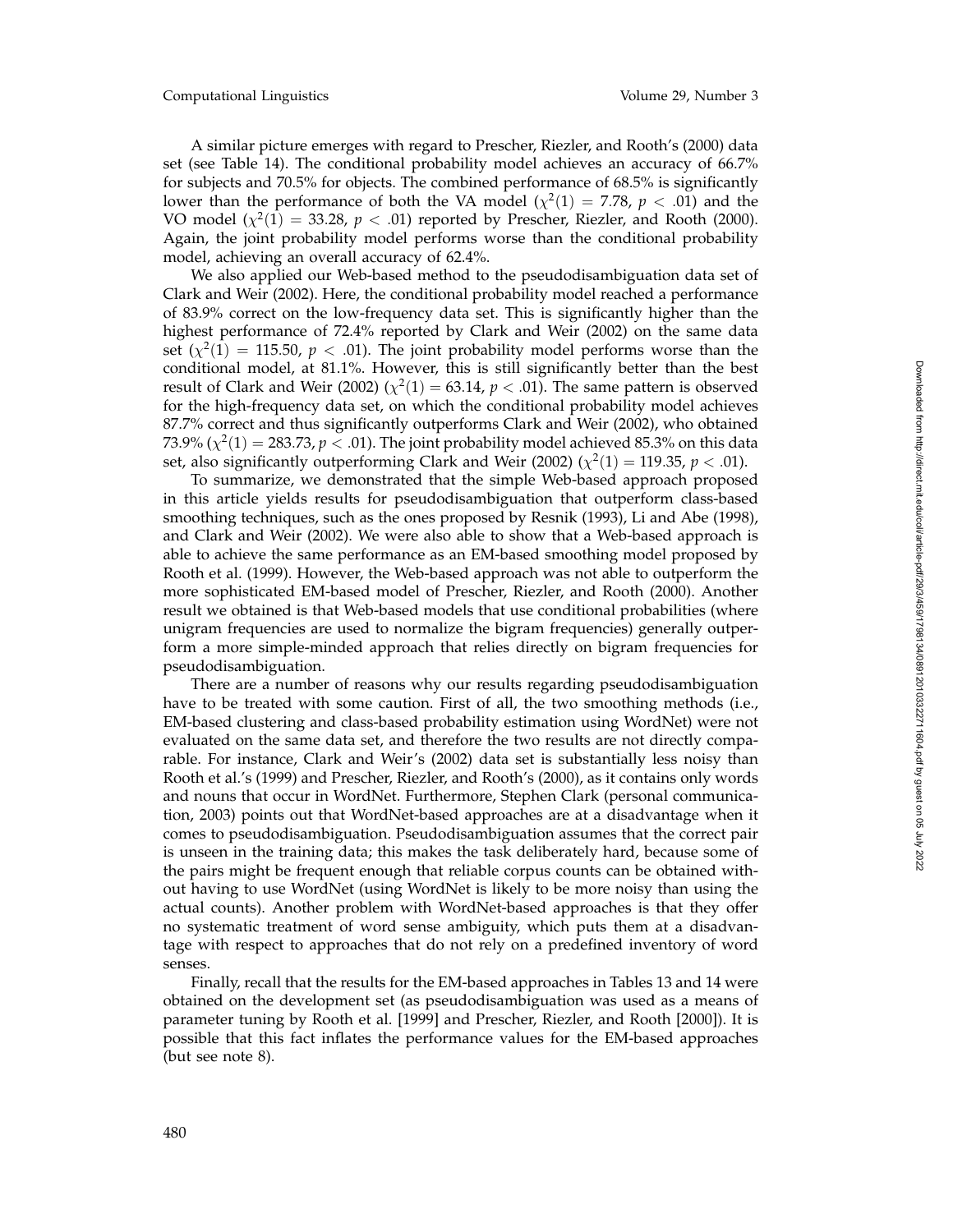# **4. Conclusions**

This article explored a novel approach to overcoming data sparseness. If a bigram is unseen in a given corpus, conventional approaches re-create its frequency using techniques such as back-off, linear interpolation, class-based smoothing or distanceweighted averaging (see Dagan, Lee, and Pereira [1999] and Lee [1999] for overviews). The approach proposed here does not re-create the missing counts but instead retrieves them from a corpus that is much larger (but also much more noisy) than any existing corpus: it launches queries to a search engine in order to determine how often the bigram occurs on the Web.

We systematically investigated the validity of this approach by using it to obtain frequencies for predicate-argument bigrams (adjective-noun, noun-noun, and verbobject bigrams). We first applied the approach to seen bigrams randomly sampled from the BNC. We found that the counts obtained from the Web are highly correlated with the counts obtained from the BNC. We then obtained bigram counts from NANTC, a corpus that is substantially larger than the BNC. Again, we found that Web counts are highly correlated with corpus counts. This indicates that Web queries can generate frequencies that are comparable to the ones obtained from a balanced, carefully edited corpus such as the BNC, but also from a large news text corpus such as NANTC.

Secondly, we performed an evaluation that used the Web frequencies to predict human plausibility judgments for predicate-argument bigrams. The results show that Web counts correlate reliably with judgments, for all three types of predicate-argument bigrams tested, both seen and unseen. For the seen bigrams, we showed that the Web frequencies correlate better with judged plausibility than corpus frequencies.

To substantiate the claim that the Web counts can be used to overcome data sparseness, we compared bigram counts obtained from the Web with bigram counts recreated using a class-based smoothing technique (a variant of the one proposed by Resnik [1993]). We found that Web frequencies and re-created frequencies are reliably correlated, and that Web frequencies are better at predicting plausibility judgments than smoothed frequencies. This holds both for unseen bigrams and for seen bigrams that are treated as unseen by omitting them from the training corpus.

Finally, we tested the performance of our frequencies in a standard pseudodisambiguation task. We applied our method to three data sets from the literature. The results show that Web counts outperform counts re-created using a number of classbased smoothing techniques. However, counts re-created using an EM-based smoothing approach yielded better pseudodisambiguation performance than Web counts.

To summarize, we have proposed a simple heuristic method for obtaining bigram counts from the Web. Using four different types of evaluation, we demonstrated that this simple heuristic method is sufficient to obtain valid frequency estimates. It seems that the large amount of data available outweighs the problems associated with using the Web as a corpus (such as the fact that it is noisy and unbalanced).

A number of questions arise for future research: (1) Are Web frequencies suitable for probabilistic modeling, in particular since Web counts are not perfectly normalized, as Zhu and Rosenfeld (2001) have shown? (2) How can existing smoothing methods benefit from Web counts? (3) How do the results reported in this article carry over to languages other than English (for which a much smaller amount of Web data are available)? (4) What is the effect of the noise introduced by our heuristic approach? The last question could be assessed by reproducing our results using a snapshot of the Web, from which argument relations can be extracted more accurately using POS tagging and chunking techniques.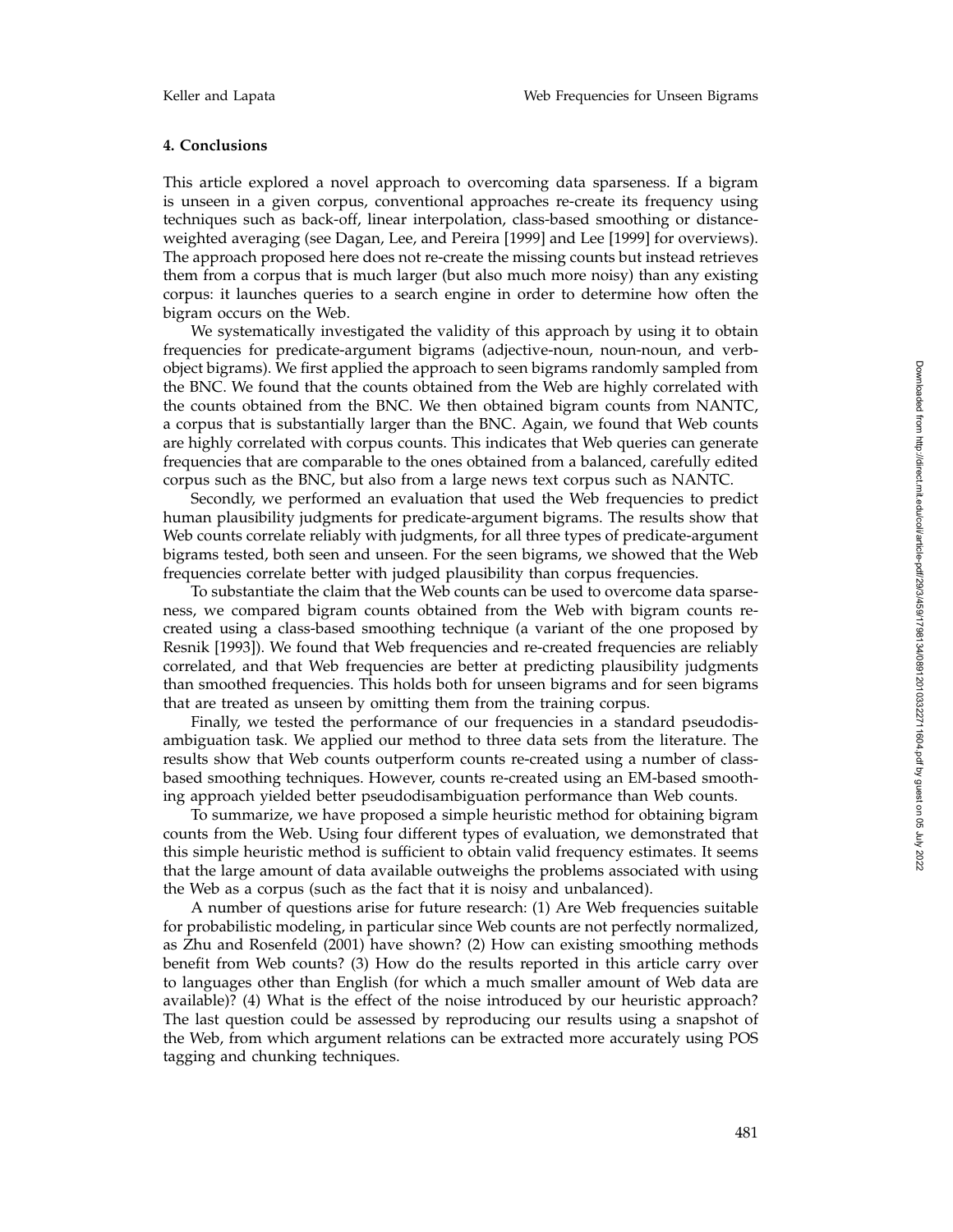Finally, it will be crucial to test the usefulness of Web-based frequencies for realistic NLP tasks. Preliminary results are reported by Lapata and Keller (2003), who use Web counts successfully for a range of NLP tasks, including candidate selection for machine translation, context-sensitive spelling correction, bracketing and interpretation of compounds, adjective ordering, and PP attachment.

#### **Acknowledgments**

This work was conducted while both authors were at the Department of Computational Linguistics, Saarland University, Saarbrücken. The work was inspired by a talk that Gregory Grefenstette gave in Saarbrücken in 2001 about his research on using the Web as a corpus. The present article is an extended and revised version of Keller, Lapata, and Ourioupina (2002). Stephen Clark and Stefan Riezler provided valuable comments on this research. We are also grateful to four anonymous reviewers for *Computational Linguistics*; their feedback helped to substantially improve the present article. Special thanks are due to Stephen Clark and Detlef Prescher for making their pseudodisambiguation data sets available.

#### **References**

- Abney, Steve. 1996. Partial parsing via finite-state cascades. In John Carroll, editor, *Workshop on Robust Parsing Eighth European Summer School in Logic, Language* and Information, pages 8–15, Prague, Czech Republic.
- Abney, Steve and Marc Light. 1999. Hiding a semantic class hierarchy in a Markov model. In Andrew Kehler and Andreas Stolcke, editors, *Proceedings of the ACL Workshop on Unsupervised Learning in Natural Language Processing*, pages 1–8, College Park, MD.
- Agirre, Eneko and David Martinez. 2000. Exploring automatic word sense disambiguation with decision lists and the Web. In *Proceedings of the 18th International Conference on Computational Linguistics* , pages 11–19, Saarbrücken, Germany.
- Banko, Michele and Eric Brill. 2001a. Mitigating the paucity-of-data problem: Exploring the effect of training corpus size on classifier performance for natural language processing. In James Allan, editor, *Proceedings of the First International Conference on Human Language Technology Research*. Morgan Kaufmann, San Francisco.
- Banko, Michele and Eric Brill. 2001b. Scaling to very very large corpora for natural language disambiguation. In *Proceedings of*

*the 39th Annual Meeting of the Association for Computational Linguistics and the 10th Conference of the European Chapter of the Association for Computational Linguistics* , pages 26–33, Toulouse, France.

- Bard, Ellen Gurman, Dan Robertson, and Antonella Sorace. 1996. Magnitude estimation of linguistic acceptability. *Language*, 72(1):32–68.
- Briscoe, Ted and John Carroll. 1997. Automatic extraction of subcategorization from corpora. In *Proceedings of the Fifth Conference on Applied Natural Language Processing*, pages 356–363, Washington, DC.
- Burnard, Lou, editor, 1995. *Users Reference Guide, British National Corpus*. British National Corpus Consortium, Oxford University Computing Services, Oxford, England.
- Carroll, Glenn and Mats Rooth. 1998. Valence induction with a head-lexicalized PCFG. In Nancy Ide and Atro Voutilainen, editors, *Proceedings of the Third Conference on Empirical Methods in Natural Language Processing*, pages 36–45, Granada, Spain.
- Clark, Stephen and David Weir. 2001. Class-based probability estimation using a semantic hierarchy. In *Proceedings of the Second Conference of the North American Chapter of the Association for Computational Linguistics*, pages 95–102, Pittsburgh, PA.
- Clark, Stephen and David Weir. 2002. Class-based probability estimation using a semantic hierarchy. *Computational Linguistics*, 28(2):187–206.
- Corley, Martin and Christoph Scheepers. 2002. Syntactic priming in English sentence production: Categorical and latency evidence from an Internet-based study. *Psychonomic Bulletin and Review* , 9(1):126–131.
- Corley, Steffan, Martin Corley, Frank Keller, Matthew W. Crocker, and Shari Trewin. 2001. Finding syntactic structure in unparsed corpora: The Gsearch corpus query system. *Computers and the Humanities*, 35(2):81–94.
- Cowart, Wayne. 1997. *Experimental Syntax: Applying Objective Methods to Sentence Judgments*. Sage, Thousand Oaks, CA.
- Curran, James. 2002. Scaling context space. In *Proceedings of the 40th Annual Meeting of*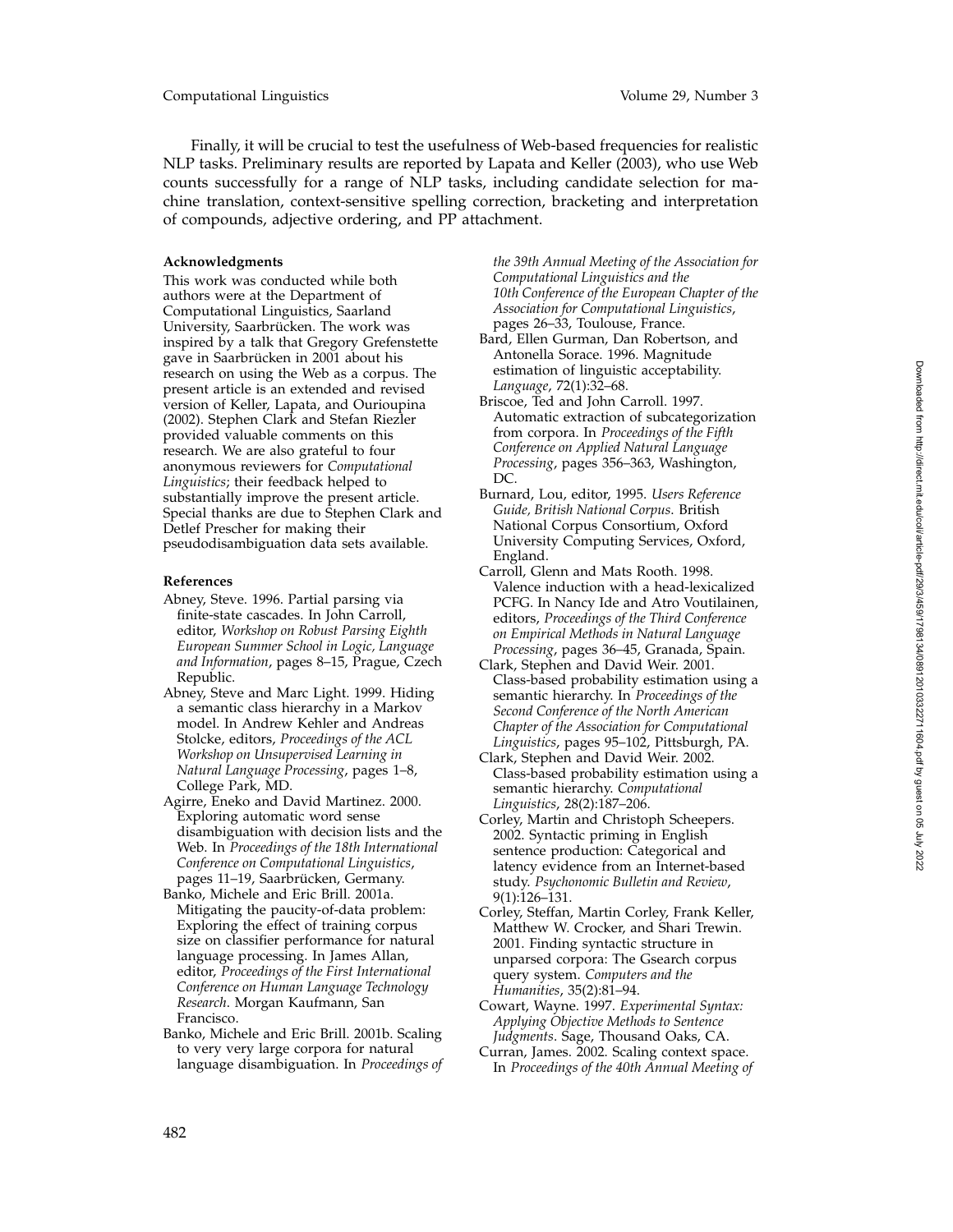*the Association for Computational Linguistics* , pages 231–238, Philadelphia.

- Dagan, Ido, Lillian Lee, and Fernando Pereira. 1999. Similarity-based models of word cooccurrence probabilities. *Machine Learning*, 34(1):43–69.
- Grefenstette, Gregory. 1994. *Explorations in Automatic Thesaurus Discovery*. Kluwer Academic, Boston.
- Grefenstette, Gregory. 1998. The World Wide Web as a resource for example-based machine translation tasks. In *Proceedings of the ASLIB Conference on Translating and the Computer*, London.

Grefenstette, Gregory and Jean Nioche. 2000. Estimation of English and non-English language use on the WWW. In *Proceedings of the RIAO Conference on Content-Based Multimedia Information Access*, pages 237–246, Paris.

- Grishman, Ralph and John Sterling. 1994. Generalizing automatically generated selectional patterns. In *Proceedings of the 15th International Conference on Computational Linguistics*, pages 742–747, Kyoto, Japan.
- Hindle, Donald and Mats Rooth. 1993. Structural ambiguity and lexical relations. *Computational Linguistics*, 19(1):103–120.
- Jones, Rosie and Rayid Ghani. 2000. Automatically building a corpus for a minority language from the Web. In *Proceedings of the Student Research Workshop at the 38th Annual Meeting of the Association for Computational Linguistics*, pages 29–36, Hong Kong.
- Karp, Daniel, Yves Schabes, Martin Zaidel, and Dania Egedi. 1992. A freely available wide coverage morphological analyzer for English. In *Proceedings of the 14th International Conference on Computational Linguistics*, pages 950–954, Nantes, France.
- Katz, Slava M. 1987. Estimation of probabilities from sparse data for the language model component of a speech recognizer. *IEEE Transactions on Acoustics Speech and Signal Processing*, 33(3):400–401.
- Keller, Frank and Theodora Alexopoulou. 2001. Phonology competes with syntax: Experimental evidence for the interaction of word order and accent placement in the realization of information structure. *Cognition*, 79(3):301–372.
- Keller, Frank and Ash Asudeh. 2001. Constraints on linguistic coreference: Structural vs. pragmatic factors. In Johanna D. Moore and Keith Stenning, editors, *Proceedings of the 23rd Annual Conference of the Cognitive Science Society* , pages 483–488. Erlbaum, Mahwah, NJ.
- Keller, Frank, Martin Corley, Steffan Corley,

Lars Konieczny, and Amalia Todirascu. 1998. WebExp: A Java toolbox for Web-based psychological experiments. Technical Report HCRC/TR-99, Human Communication Research Centre, University of Edinburgh.

- Keller, Frank, Maria Lapata, and Olga Ourioupina. 2002. Using the Web to overcome data sparseness. In Jan Hajiˇc and Yuji Matsumoto, editors, *Proceedings of the Conference on Empirical Methods in Natural Language Processing*, pages 230–237, Philadelphia.
- Lapata, Maria. 2001. A corpus-based account of regular polysemy: The case of context-sensitive adjectives. In *Proceedings of the Second Conference of the North American Chapter of the Association for Computational Linguistics*, pages 63–70, Pittsburgh, PA.
- Lapata, Maria. 2002. The disambiguation of nominalizations. *Computational Linguistics* , 28(3):357–388.
- Lapata, Maria and Frank Keller. 2003. Evaluating the performance of unsupervised Web-based models for a range of NLP tasks. Unpublished manuscript, University of Sheffield, Sheffield, England, and University of Edinburgh, Edinburgh, Scotland.
- Lapata, Maria, Frank Keller, and Scott McDonald. 2001. Evaluating smoothing algorithms against plausibility judgments. In *Proceedings of the 39th Annual Meeting of the Association for Computational Linguistics and the 10th Conference of the European Chapter of the Association for Computational Linguistics*, pages 346–353, Toulouse, France.
- Lapata, Maria, Scott McDonald, and Frank Keller. 1999. Determinants of adjective-noun plausibility. In *Proceedings of the Ninth Conference of the European Chapter of the Association for Computational Linguistics*, pages 30–36, Bergen, Norway.
- Lauer, Mark. 1995. *Designing Statistical Language Learners: Experiments on Compound Nouns*. Ph.D. thesis, Macquarie University, Sydney, Australia.
- Lee, Lilian. 1999. Measures of distributional similarity. In *Proceedings of the 37th Annual Meeting of the Association for Computational Linguistics*, pages 25–32, College Park, MD.
- Leech, Geoffrey, Roger Garside, and Michael Bryant. 1994. The tagging of the British national corpus. In *Proceedings of the 15th International Conference on Computational Linguistics*, pages 622–628, Kyoto, Japan.
- Levi, Judith N. 1978. *The Syntax and Semantics of Complex Nominals*. Academic